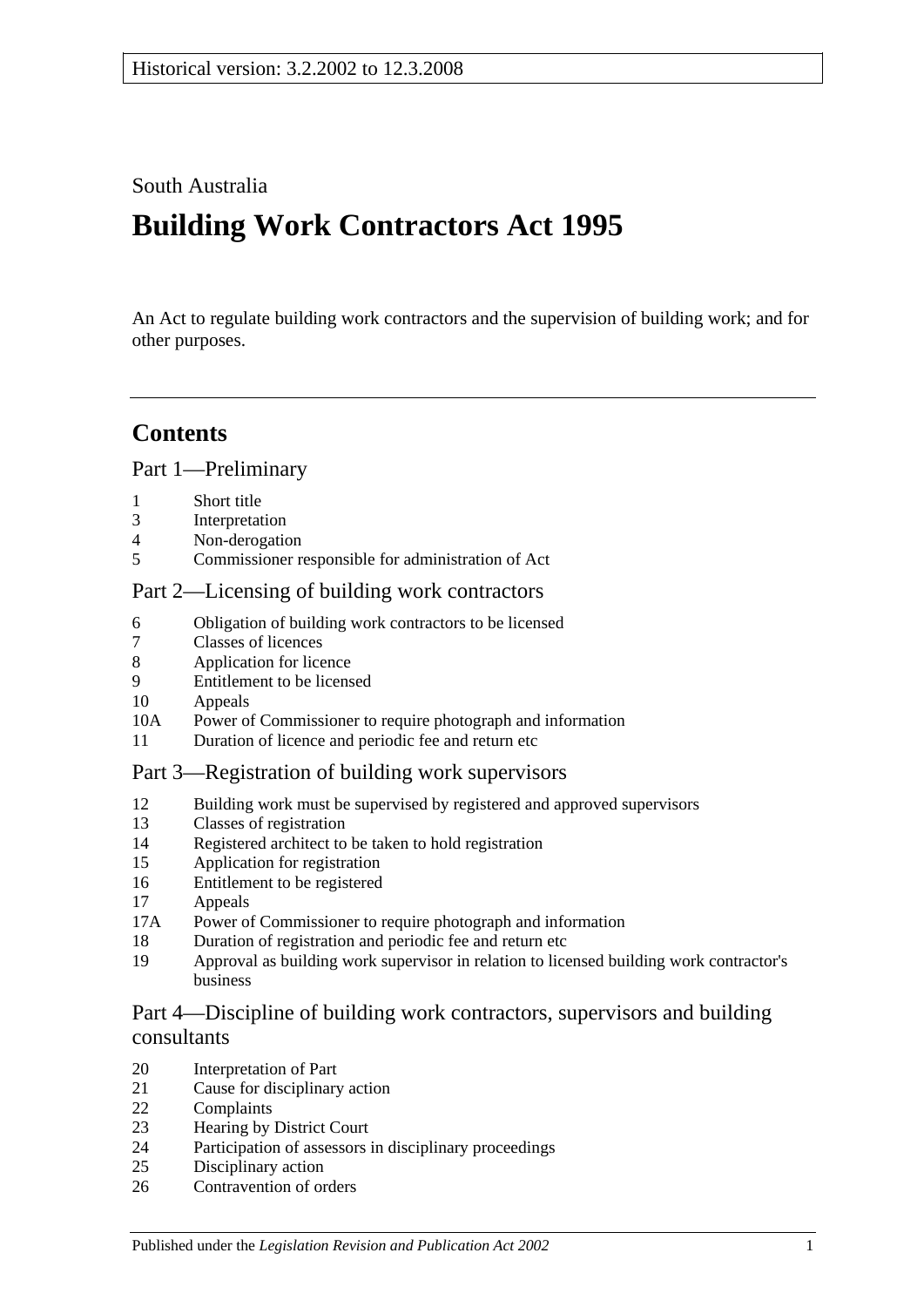### [Part 5—Provisions with respect to domestic building work](#page-16-1)

[Division 1—Requirements in relation to certain domestic building work contracts](#page-16-2)

- [Application of Division](#page-16-3)
- [Formal requirements in relation to domestic building work contracts](#page-16-4)
- [Price and domestic building work contracts](#page-17-0)
- [Payments under or in relation to domestic building work contracts](#page-19-0)
- [Exhibition houses](#page-19-1)

### [Division 2—Statutory warranties](#page-20-0)

[Statutory warranties](#page-20-1)

### [Division 3—Building indemnity insurance](#page-21-0)

- [Application of Division](#page-21-1)
- [Requirements of insurance](#page-21-2)
- [Nature of the policy](#page-21-3)

### [Division 4—Right to terminate certain domestic building work contracts](#page-22-0)

[Right to terminate certain domestic building work contracts](#page-22-1)

[Division 5—Powers of court in relation to domestic building work](#page-22-2)

[Powers of court in relation to domestic building work](#page-22-3)

### [Division 6—Harsh and unconscionable terms](#page-24-0)

[Harsh and unconscionable terms](#page-24-1)

### [Division 7—Participation of assessors in proceedings](#page-25-0)

[Participation of assessors in proceedings](#page-25-1)

### [Division 8—Magistrates Court and substantial monetary claims](#page-25-2)

[Magistrates Court and substantial monetary claims](#page-25-3)

### [Part 6—Advisory panel](#page-25-4)

[Advisory panel](#page-25-5)

### [Part 7—Miscellaneous](#page-25-6)

- [No exclusion etc of rights, conditions or warranties](#page-25-7)
- [Delegations](#page-26-0)
- [Agreement with professional organisation](#page-26-1)
- [Exemptions](#page-27-0)
- [Registers](#page-27-1)
- [Commissioner and proceedings before District Court](#page-27-2)
- [False or misleading information](#page-27-3)
- [Name in which building work contractor may carry on business](#page-28-0)
- [Publication of advertisements](#page-28-1)
- [Licensed building work contractor to have sign showing name etc on each building site](#page-28-2)
- [Statutory declaration](#page-29-0)<br>53 Investigations
- **[Investigations](#page-29-1)**
- [General defence](#page-29-2)
- [Liability for act or default of officer, employee or agent](#page-29-3)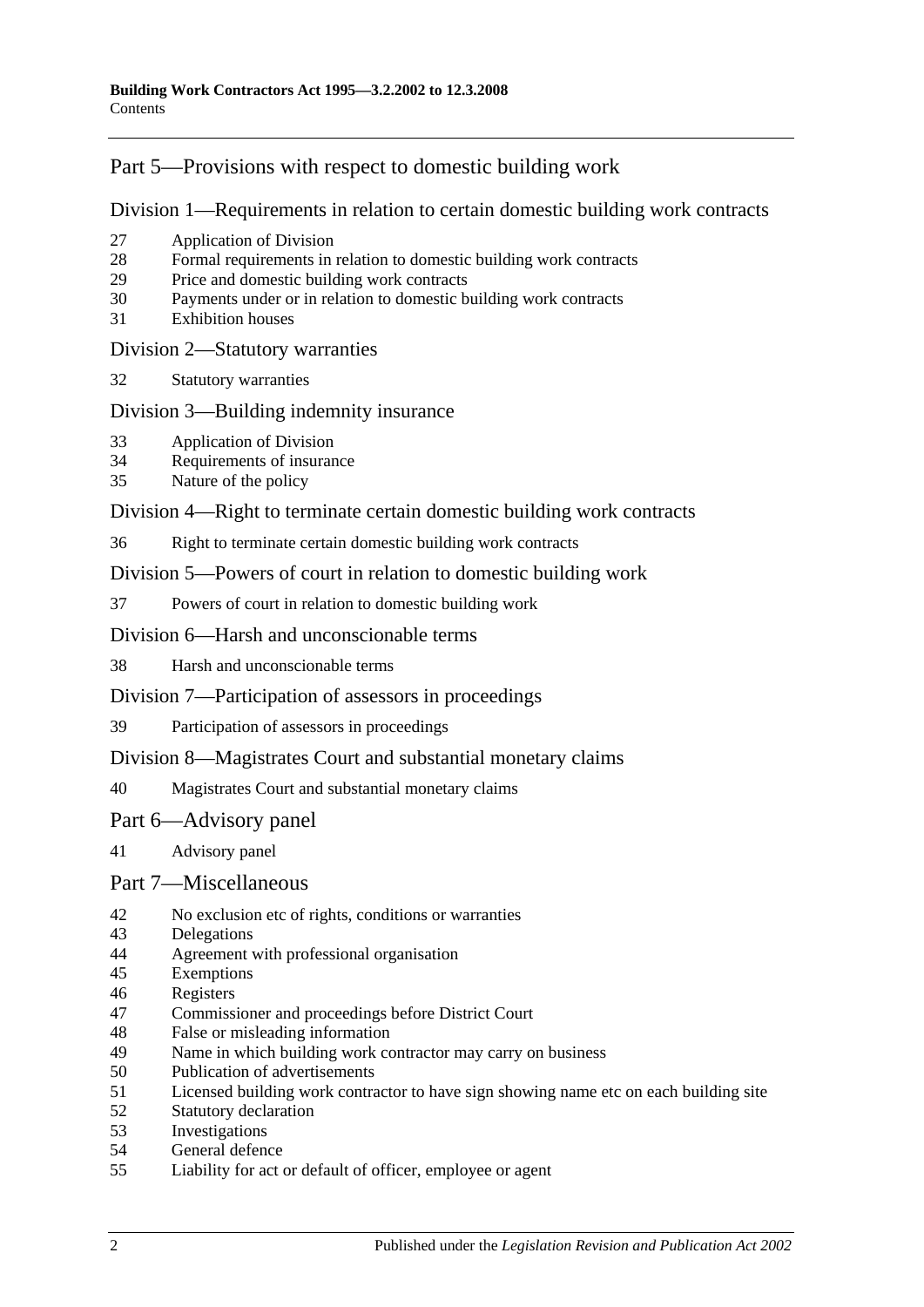- 56 [Offences by bodies corporate](#page-29-4)
- 57 [Continuing offence](#page-29-5)
- 58 [Prosecutions](#page-30-0)
- 59 [Evidence](#page-30-1)
- 60 [Service of documents](#page-30-2)
- 61 [Annual report](#page-31-0)
- 62 [Regulations](#page-31-1)

[Schedule 1—Appointment and selection of assessors for District Court](#page-32-0)  [proceedings under Part 4](#page-32-0)

[Schedule 2—Appointment and selection of assessors for Magistrates Court or](#page-33-0)  [District Court proceedings under Part](#page-33-0) 5

[Schedule 3—Transitional provisions](#page-33-1)

2 [Transitional](#page-33-2)

[Legislative history](#page-35-0)

### <span id="page-2-0"></span>**The Parliament of South Australia enacts as follows:**

## **Part 1—Preliminary**

### <span id="page-2-1"></span>**1—Short title**

This Act may be cited as the *Building Work Contractors Act 1995*.

### <span id="page-2-2"></span>**3—Interpretation**

(1) In this Act, unless the contrary intention appears—

*building work contractor* means—

- (a) a person who carries on the business of performing building work for others; or
- (b) a person who carries on the business of performing building work with a view to the sale or letting (whether by lease, licence or other agreement) of land or buildings improved as a result of the building work;

**building** includes a structure and part of a building or structure;

*building owner*, in relation to a domestic building work contract, means the person for whom domestic building work is or is to be performed under the contract;

### <span id="page-2-3"></span>*building work* means—

- (a) the whole or part of the work of constructing, erecting, underpinning, altering, repairing, improving, adding to or demolishing a building; or
- (b) the whole or part of the work of excavating or filling a site for work referred to in [paragraph](#page-2-3) (a); or
- (c) work of a class prescribed by regulation;

*Commissioner* means the Commissioner for Consumer Affairs;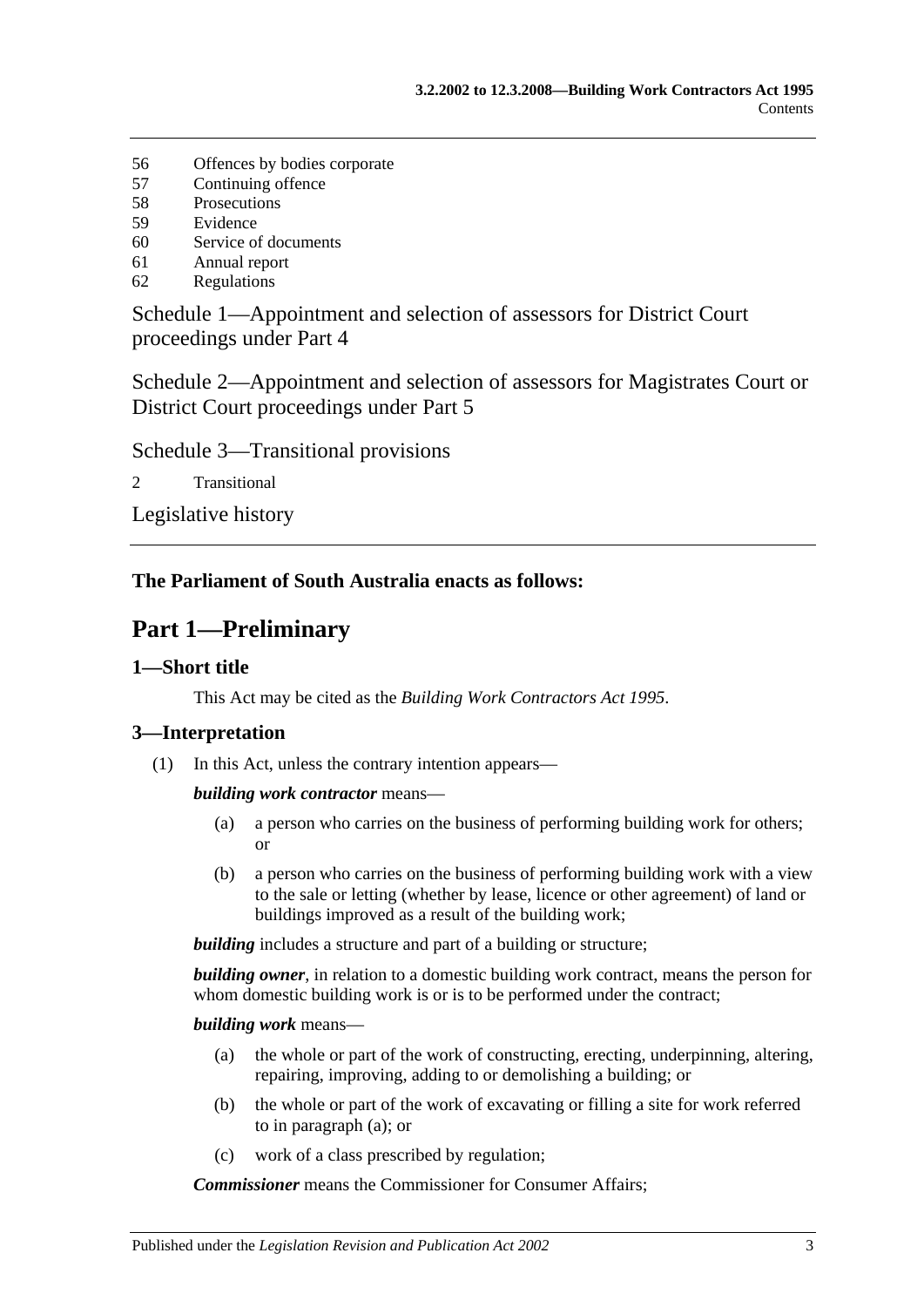*director* of a body corporate includes—

- (a) a person occupying or acting in the position of director or member of the governing body of the body corporate, by whatever name called and whether or not validly appointed to occupy or duly authorised to act in the position; and
- (b) any person in accordance with whose directions or instructions the directors or members of the governing body of the body corporate are accustomed to act;

*District Court* means the Administrative and Disciplinary Division of the District Court;

<span id="page-3-0"></span>*domestic building work* means—

- (a) the whole or part of the work of constructing, erecting, underpinning, altering, repairing, improving, adding to or demolishing a house; or
- (b) the whole or part of the work of excavating or filling a site for work referred to in [paragraph](#page-3-0) (a); or
- (c) work of a class prescribed by regulation;

*domestic building work contract* means a contract between a building work contractor and another person for the performance by the contractor of domestic building work (including any variation of such a contract), but does not include a subcontract for the performance of domestic building work;

*GST* means the tax payable under the GST law;

*GST law* means—

- (a) *A New Tax System (Goods and Services Tax) Act 1999* (Cwth); and
- (b) the related legislation of the Commonwealth dealing with the imposition of a tax on the supply of goods and services;

*house* means a building intended for occupation as a place of residence but does not include a building of a class prescribed by regulation;

*licence* means a licence under [Part 2;](#page-4-2) and *licensed* has a corresponding meaning;

*licence number*, in relation to a licensed building work contractor, means the number assigned to the person's licence by the Commissioner;

*Magistrates Court* means the Civil (Consumer and Business) Division of the Magistrates Court;

*material*, in relation to building work, includes goods to be supplied and fitted or installed in the course of the building work;

*minor domestic building work* means—

(a) domestic building work performed or to be performed under a domestic building work contract at a cost to the building owner that is less than the sum prescribed by regulation; or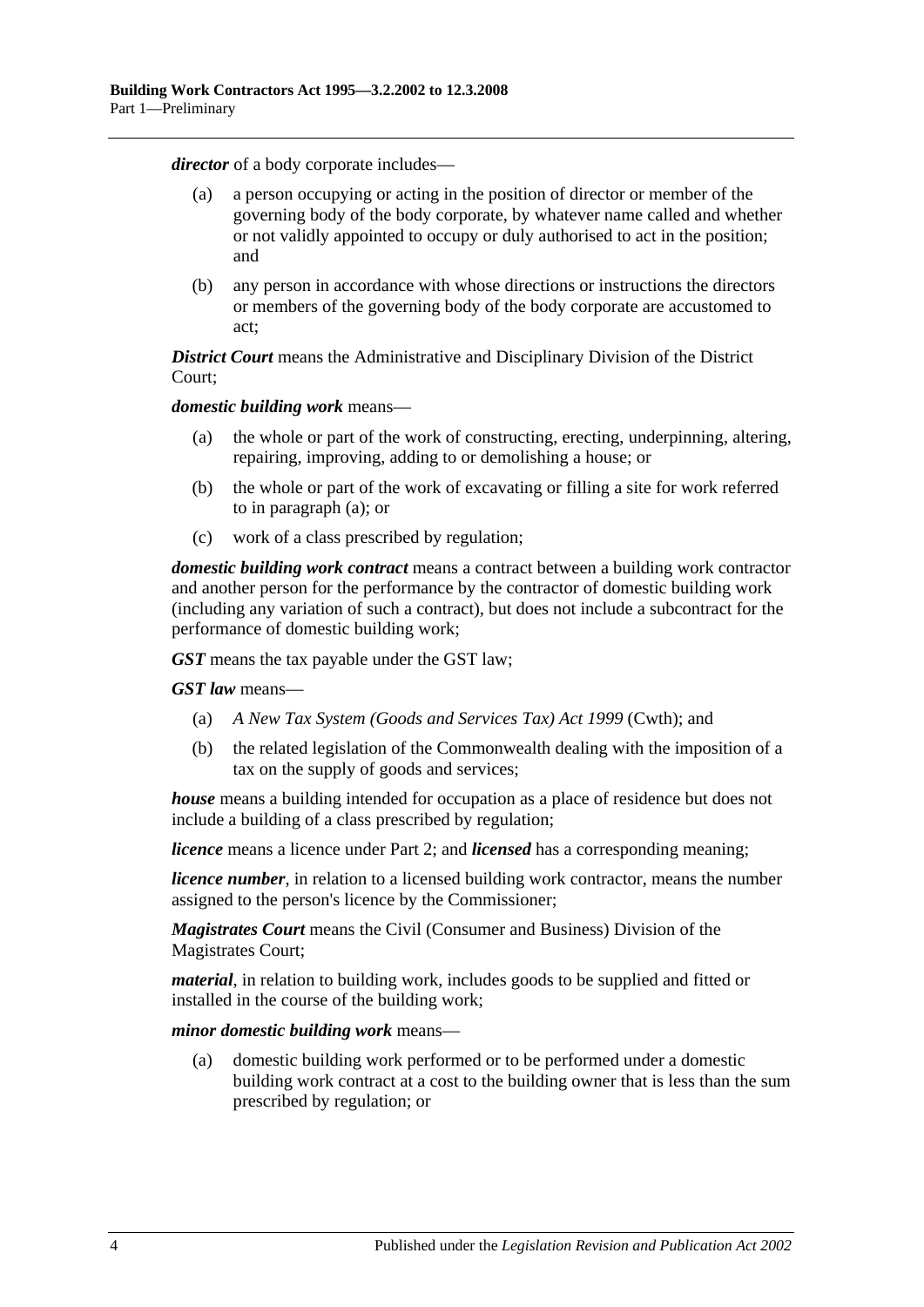(b) domestic building work performed or to be performed by a building work contractor on the contractor's own behalf where the cost of the work would, if it were performed under contract, be less than the sum prescribed by regulation;

*perform*, in relation to building work, includes—

- (a) cause building work to be performed; or
- (b) organise or arrange for the performance of building work;

*registration* means registration under [Part 3;](#page-8-1) and *registered* has a corresponding meaning;

*repealed Act* means the *[Builders Licensing Act](http://www.legislation.sa.gov.au/index.aspx?action=legref&type=act&legtitle=Builders%20Licensing%20Act%201986) 1986* repealed by Schedule 3;

*statutory warranty* means a warranty arising under [Division 2](#page-20-0) of [Part 5;](#page-16-1)

*subcontract* for the performance of domestic building work means a contract for the performance of domestic building work for a building work contractor who is in turn obliged to perform the work under another contract.

(2) For the purposes of [Part 5,](#page-16-1) if a building work contractor and a person make an arrangement under which domestic building work at a site is to be performed in stages by the contractor under separate contracts, the contracts to which the arrangement relates will be taken to be a single domestic building work contract.

### <span id="page-4-0"></span>**4—Non-derogation**

The provisions of this Act are in addition to and do not derogate from the provisions of any other Act.

### <span id="page-4-1"></span>**5—Commissioner responsible for administration of Act**

The Commissioner is responsible, subject to the control and directions of the Minister, for the administration of this Act.

## <span id="page-4-2"></span>**Part 2—Licensing of building work contractors**

### <span id="page-4-3"></span>**6—Obligation of building work contractors to be licensed**

- (1) A person must not—
	- (a) carry on business as a building work contractor except as authorised by a licence under this Part; or
	- (b) advertise or otherwise hold himself or herself out as being entitled to carry on business as a building work contractor unless authorised to carry on business as such a contractor by a licence under this Part.

Maximum penalty: \$20 000.

- (2) A person required by this Act to be licensed as a building work contractor is not entitled to any fee, other consideration or compensation under or in relation to a contract with another on whose behalf the person performed work as a building work contractor unless—
	- (a) the person was authorised to perform the work under a licence; or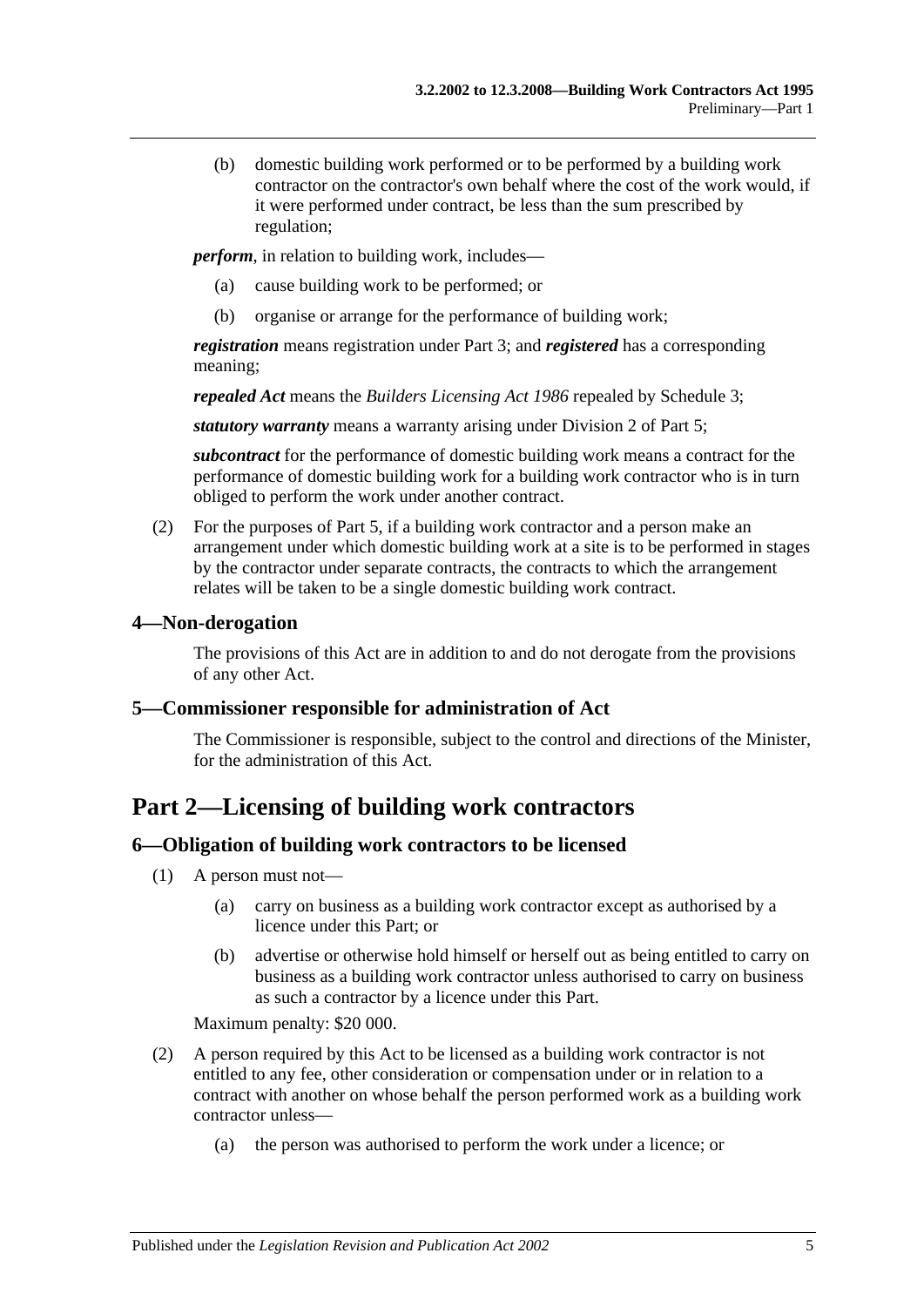(b) a court hearing proceedings for recovery of the fee, other consideration or compensation is satisfied that the person's failure to be so authorised resulted from inadvertence only.

### <span id="page-5-0"></span>**7—Classes of licences**

- (1) There are the following classes of licences for the purposes of this Act:
	- (a) building work contractors licence—a licence authorising a person to carry on business as a building work contractor;
	- (b) building work contractors licence with conditions—a licence authorising a person to carry on business as a building work contractor subject to conditions limiting the work that may be performed under the authority of the licence.
- (2) Conditions limiting the work that may be performed under the authority of a licence—
	- (a) may be imposed by the Commissioner on the grant of the licence; and
	- (b) may be varied or revoked by the Commissioner at any time on application by the licensed building work contractor.

### <span id="page-5-1"></span>**8—Application for licence**

- (1) An application for a licence must—
	- (a) be made to the Commissioner in the manner and form approved by the Commissioner; and
	- (b) be accompanied by the fee fixed by regulation.
- (2) An applicant for a licence must provide the Commissioner with such evidence as the Commissioner thinks appropriate as to the identity, age and address of the applicant and any other information required by the Commissioner for the purposes of determining the application.
- (3) A licence granted to a natural person will include a photograph of the holder of the licence; consequently, an applicant for a licence who is a natural person may be required by the Commissioner—
	- (a) to attend at a specified place for the purpose of having the applicant's photograph taken; or
	- (b) to supply the Commissioner with one or more photographs of the applicant as specified by the Commissioner.
- (4) If an applicant for a licence has previously failed to pay a fee or penalty that became payable under this Act, the Commissioner may require the applicant to pay the whole or a specified part of the fee or penalty.
- <span id="page-5-2"></span>(5) The Commissioner may, by notice in writing, require an applicant for a licence, within a time fixed by the notice (which may not be less than 28 days after service of the notice), to comply with any requirement under this section to the Commissioner's satisfaction.
- (6) If the applicant fails to comply with the notice under [subsection](#page-5-2) (5), the Commissioner may, without further notice, refuse the application but keep the fee that accompanied the application.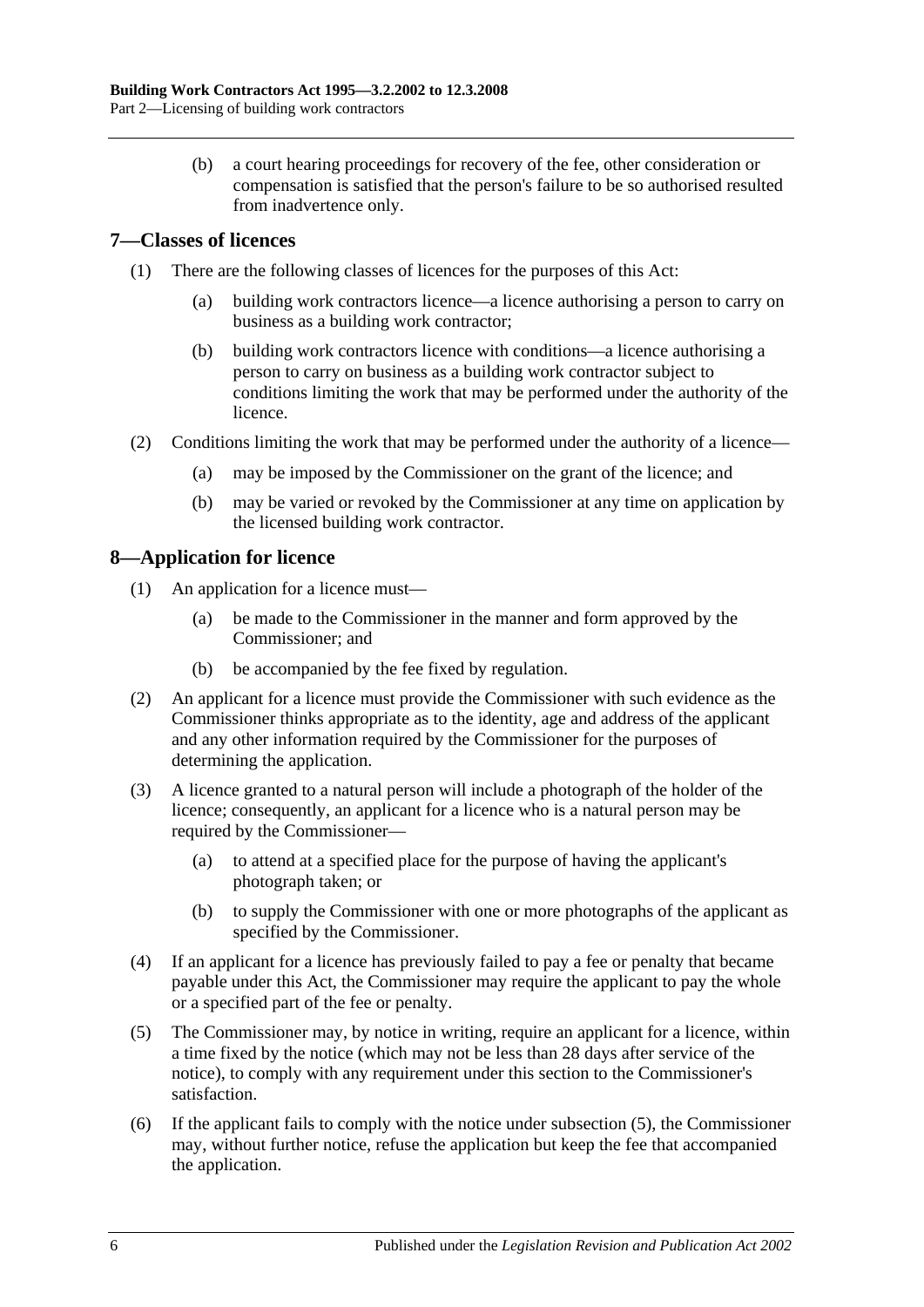### <span id="page-6-0"></span>**9—Entitlement to be licensed**

- (1) A natural person is entitled to be granted a licence if the person—
	- $(a)$  has—
		- (i) the qualifications and experience required by regulation for the kind of work authorised by the licence; or
		- (ii) subject to the regulations, qualifications and experience that the Commissioner considers appropriate having regard to the kind of work authorised by the licence; and
	- (b) is not suspended or disqualified from practising or carrying on an occupation, trade or business under a law of this State, the Commonwealth, another State or a Territory of the Commonwealth; and
	- (c) is not, and has not been, during the period of 10 years preceding the application for the licence, an undischarged bankrupt or subject to a composition or deed or scheme of arrangement with or for the benefit of creditors; and
	- (d) has not been, during the period of 10 years preceding the application for the licence, a director of a body corporate wound up for the benefit of creditors—
		- (i) when the body corporate was being so wound up; or
		- (ii) within the period of 12 months preceding the commencement of the winding up; and
	- (e) has sufficient business knowledge and experience and financial resources for the purpose of properly carrying on the business authorised by the licence; and
	- (f) is a fit and proper person to be the holder of a licence.
- (2) A body corporate is entitled to be granted a licence if—
	- (a) the body corporate—
		- (i) is not suspended or disqualified from practising or carrying on an occupation, trade or business under a law of this State, the Commonwealth, another State or a Territory of the Commonwealth; and
		- (ii) is not being wound up and is not under official management or in receivership; and
	- (b) no director of the body corporate—
		- (i) is suspended or disqualified from practising or carrying on an occupation, trade or business under a law of this State, the Commonwealth, another State or a Territory of the Commonwealth; or
		- (ii) is, or has been, during the period of 10 years preceding the application for the licence, an undischarged bankrupt or subject to a composition or deed or scheme of arrangement with or for the benefit of creditors; or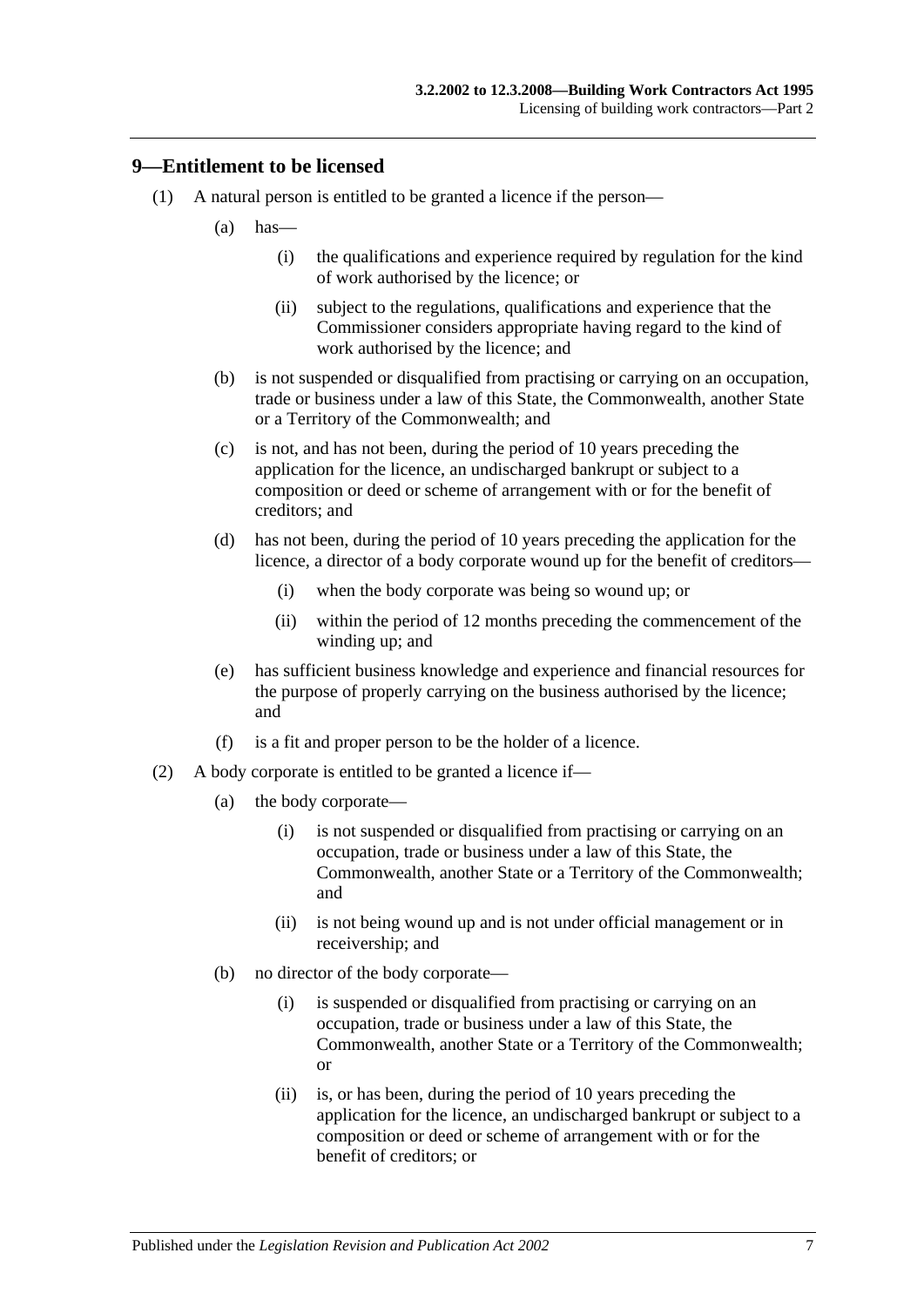- (iii) has been, during the period of 10 years preceding the application for the licence, a director of a body corporate wound up for the benefit of creditors—
	- (A) when the body corporate was being so wound up; or
	- (B) within the period of 12 months preceding the commencement of the winding up; and
- (c) the directors of the body corporate together have sufficient business knowledge and experience for the purpose of properly directing the business authorised by the licence; and
- (d) the body corporate has sufficient financial resources for the purpose of properly carrying on the business authorised by the licence; and
- (e) each director of the body corporate is a fit and proper person to be the director of a body corporate that is the holder of a licence.
- (3) If, on an application for a licence, the Commissioner—
	- (a) is not satisfied that the applicant meets requirements as to qualifications, business knowledge, experience or financial resources; but
	- (b) is satisfied that the applicant proposes to carry on business as a building work contractor in partnership with a person who does meet those requirements,

the Commissioner may, subject to the other provisions of this section, grant a licence to the applicant subject to the condition that the applicant not carry on business under the licence except in partnership with that person or some other person approved by the Commissioner.

### <span id="page-7-0"></span>**10—Appeals**

- (1) An applicant for a licence may appeal to the District Court against a decision of the Commissioner refusing the application.
- (2) Subject to [subsection](#page-7-2) (4), an appeal must be instituted within one month of the making of the decision appealed against.
- (3) The Commissioner must, if so required by the applicant, state in writing the reasons for the Commissioner's decision to refuse the application.
- <span id="page-7-2"></span>(4) If the reasons of the Commissioner are not given in writing at the time of making the decision and the applicant (within one month of the making of the decision) requires the Commissioner to state the reasons in writing, the time for instituting an appeal runs from the time at which the applicant receives the written statement of those reasons.

#### <span id="page-7-1"></span>**10A—Power of Commissioner to require photograph and information**

The Commissioner may, by notice in writing, require a licensed building work contractor, within a time fixed by the notice (which may not be less than 28 days after service of the notice)—

- (a) at least once in every 10 years—
	- (i) to attend at a specified place for the purpose of having the contractor's photograph taken; or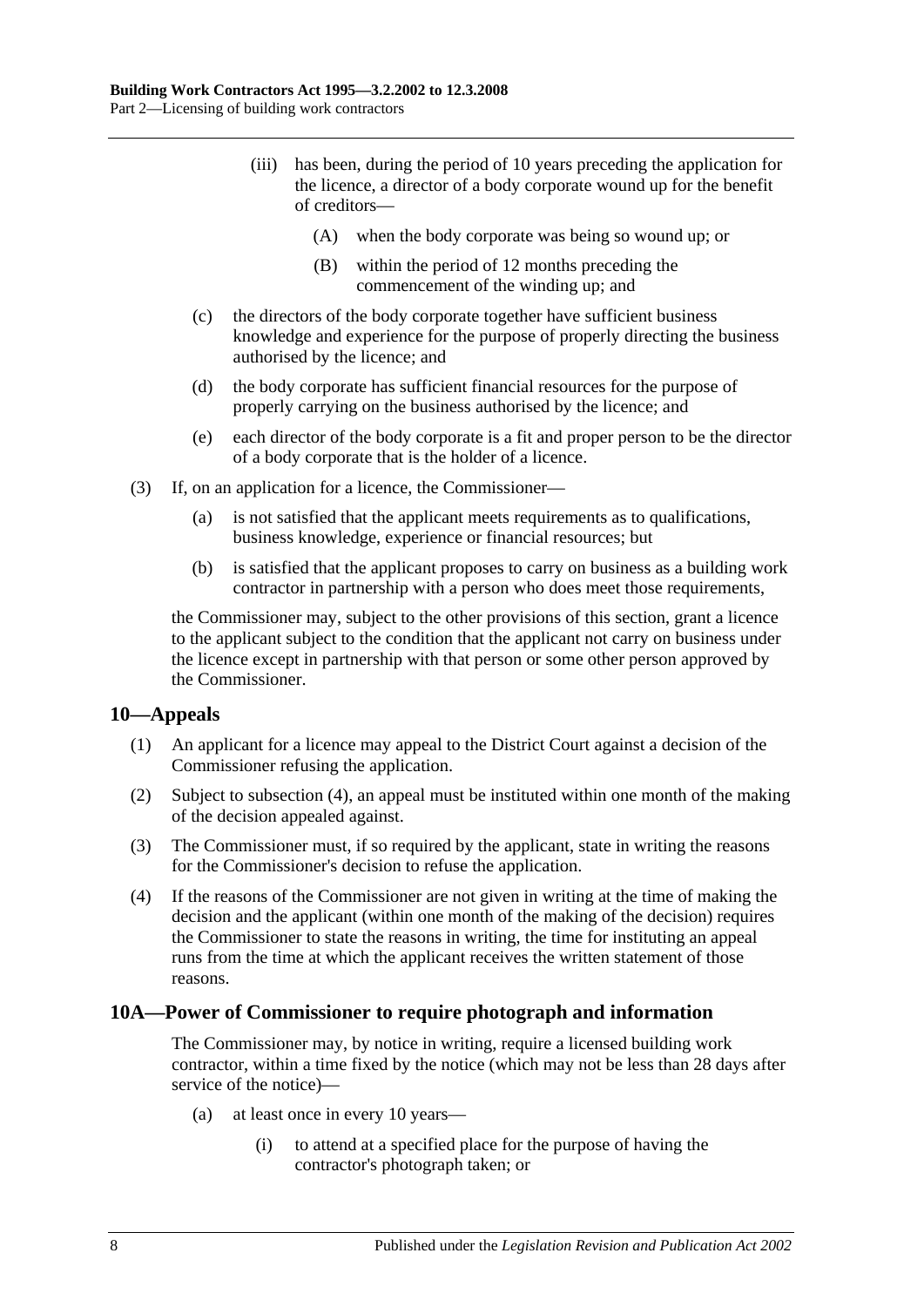- (ii) to supply the Commissioner with one or more photographs of the contractor as specified by the Commissioner; and
- (b) not more than once in each year—to provide the Commissioner with such evidence as the Commissioner thinks appropriate as to the identity, age and address of the contractor and information about any other specified matters.

### <span id="page-8-0"></span>**11—Duration of licence and periodic fee and return etc**

- (1) A licence remains in force (except for any period for which it is suspended) until—
	- (a) the licence is surrendered or cancelled; or
	- (b) the licensed building work contractor dies or, in the case of a licensed body corporate, is dissolved.
- <span id="page-8-3"></span>(2) A licensed building work contractor must, at intervals fixed by regulation—
	- (a) pay to the Commissioner the fee fixed by regulation; and
	- (b) lodge with the Commissioner a return in the manner and form required by the Commissioner.
- (3) If a licensed building work contractor fails to pay the fee or lodge the return in accordance with [subsection](#page-8-3) (2), or to comply with a notice under [section](#page-7-1) 10A, the Commissioner may, by notice in writing, require the contractor to make good the default and, in addition, to pay to the Commissioner the amount fixed by regulation as a penalty for default.
- (4) If the licensed building work contractor fails to comply with the notice within 28 days after service of the notice, the contractor's licence is cancelled.
- (5) The Commissioner must notify the building work contractor in writing of the cancellation of the contractor's licence.
- (6) A licensed building work contractor may surrender the licence.
- (7) In this section—

*licensed building work contractor* includes a licensed building work contractor whose licence has been suspended.

## <span id="page-8-1"></span>**Part 3—Registration of building work supervisors**

### <span id="page-8-5"></span><span id="page-8-2"></span>**12—Building work must be supervised by registered and approved supervisors**

- <span id="page-8-4"></span>(1) A licensed building work contractor must ensure—
	- (a) that there is a registered building work supervisor approved by the Commissioner under this Act as a building work supervisor in relation to the contractor's business at all times during the currency of the licence; and
	- (b) that building work of any kind performed under the authority of the licence is properly supervised by a registered building work supervisor—
		- (i) who is so approved in relation to the contractor's business; and
		- (ii) whose registration authorises the supervision of building work of that kind.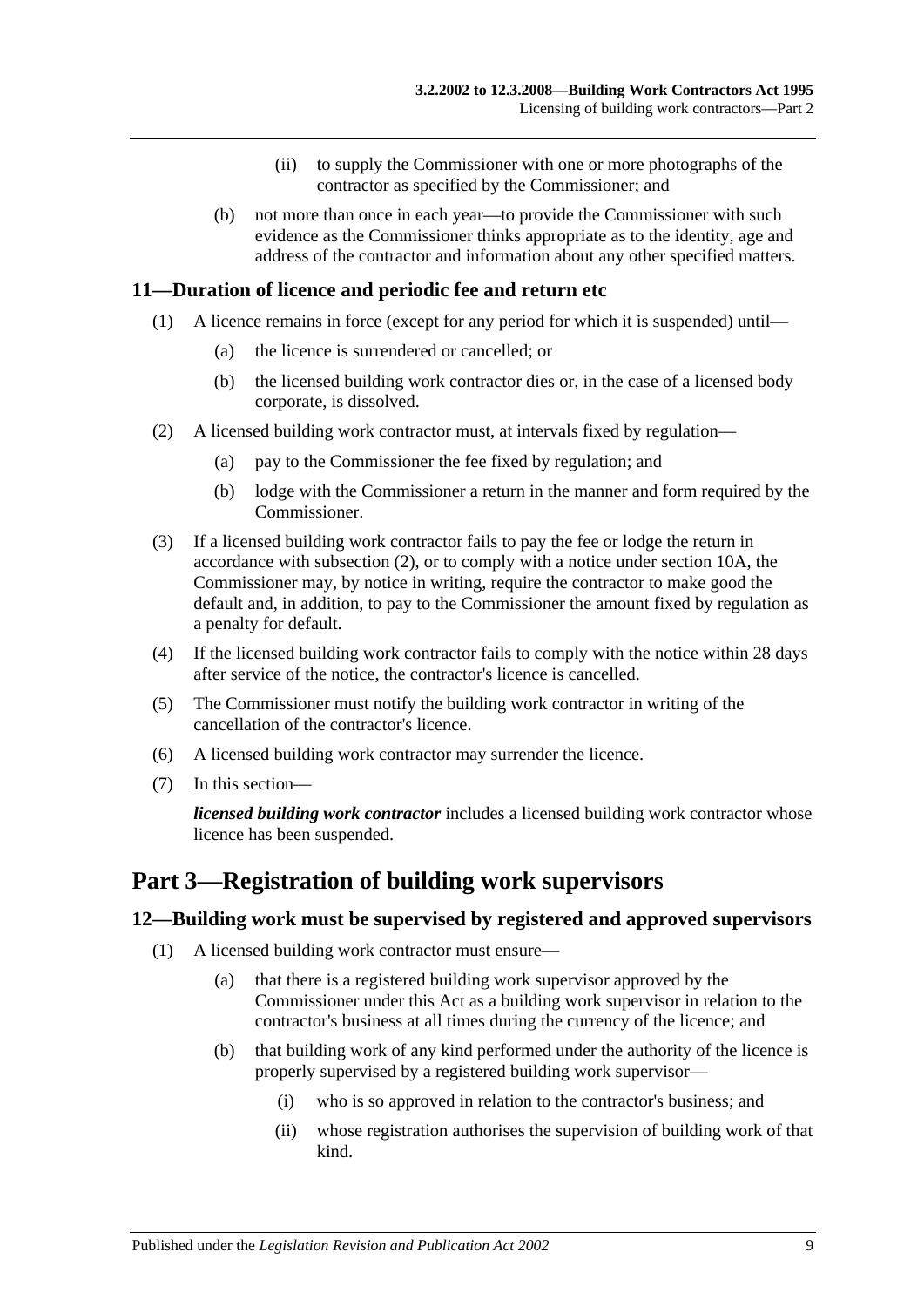- (2) [Subsection](#page-8-4) (1)(b) does not apply in relation to building work that is properly supervised by a registered architect.
- (3) If for a period exceeding 28 days—
	- (a) there is not a registered building work supervisor approved in relation to a licensed building work contractor's business as required by [subsection](#page-8-5) (1); or
	- (b) building work performed under the authority of a licence is not supervised as required by that subsection,

the licence is suspended until the contractor complies with the requirements of [subsection](#page-8-5)  $(1)$ .

- (4) The Commissioner may, on application by a licensed building work contractor, exempt the contractor from compliance with [subsection](#page-8-5) (1) for a period and subject to conditions determined by the Commissioner if the Commissioner is satisfied that the contractor has made suitable arrangements for all building work performed under the authority of the licence to be properly supervised by a person who is, in the opinion of the Commissioner, competent to perform that function.
- (5) The Commissioner may, of the Commissioner's own initiative or on application by a licensed building work contractor, if satisfied that there is proper cause to do so—
	- (a) vary the period of an exemption under this section; or
	- (b) vary or revoke the conditions of the exemption or impose a further condition; or
	- (c) revoke the exemption.

#### <span id="page-9-0"></span>**13—Classes of registration**

- (1) There are the following classes of registration for the purposes of this Act:
	- (a) building work supervisors registration—registration authorising a person to supervise building work of any kind;
	- (b) building work supervisors registration with conditions—registration as a building work supervisor subject to conditions limiting the work that may be supervised under the authority of the registration.
- (2) Conditions limiting the work that may be supervised under the authority of registration—
	- (a) may be imposed by the Commissioner on the grant of the registration; and
	- (b) may be varied or revoked by the Commissioner at any time on application by the registered building work supervisor.

### <span id="page-9-1"></span>**14—Registered architect to be taken to hold registration**

For the purposes of this Part, a registered architect is to be taken to hold building work supervisors registration.

#### <span id="page-9-2"></span>**15—Application for registration**

- (1) An application for registration must—
	- (a) be made to the Commissioner in the manner and form approved by the Commissioner; and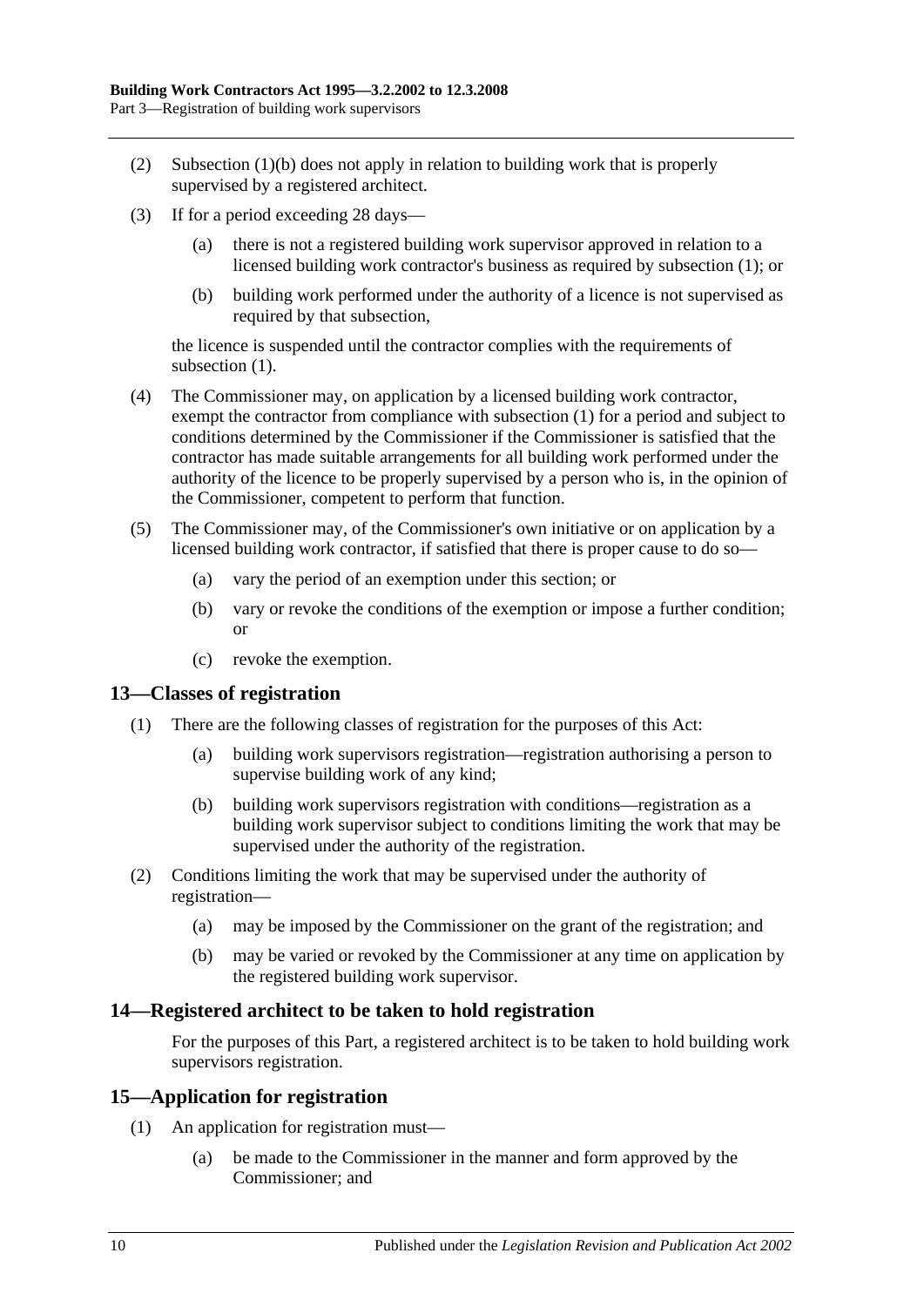- (b) except where the applicant is a licensed building work contractor—be accompanied by the fee fixed by regulation.
- (2) An applicant for registration must provide the Commissioner with such evidence as the Commissioner thinks appropriate as to the identity, age and address of the applicant and any other information required by the Commissioner for the purposes of determining the application.
- (3) A certificate of registration will include a photograph of the registered building work supervisor; consequently, an applicant for registration may be required by the Commissioner—
	- (a) to attend at a specified place for the purpose of having the applicant's photograph taken; or
	- (b) to supply the Commissioner with one or more photographs of the applicant as specified by the Commissioner.
- (4) If an applicant for registration has previously failed to pay a fee or penalty that became payable under this Act, the Commissioner may require the applicant to pay the whole or a specified part of the fee or penalty.
- <span id="page-10-2"></span>(5) The Commissioner may, by notice in writing, require an applicant for registration, within a time fixed by the notice (which may not be less than 28 days after service of the notice), to comply with any requirement under this section to the Commissioner's satisfaction.
- (6) If the applicant fails to comply with the notice under [subsection](#page-10-2) (5), the Commissioner may, without further notice, refuse the application but keep the fee that accompanied the application.

### <span id="page-10-0"></span>**16—Entitlement to be registered**

A natural person is entitled to be registered if the person has—

- (a) the qualifications and experience required by regulation for the kind of work that the person would be authorised to supervise by the registration; or
- (b) subject to the regulations, qualifications and experience that the Commissioner considers appropriate having regard to the kind of work that the person would be authorised to supervise by the registration.

### <span id="page-10-1"></span>**17—Appeals**

- (1) An applicant for registration may appeal to the District Court against a decision of the Commissioner refusing the application.
- (2) Subject to [subsection](#page-10-3) (4), an appeal must be instituted within one month of the making of the decision appealed against.
- (3) The Commissioner must, if so required by the applicant, state in writing the reasons for the Commissioner's decision to refuse the application.
- <span id="page-10-3"></span>(4) If the reasons of the Commissioner are not given in writing at the time of making the decision and the applicant (within one month of the making of the decision) requires the Commissioner to state the reasons in writing, the time for instituting an appeal runs from the time at which the applicant receives the written statement of those reasons.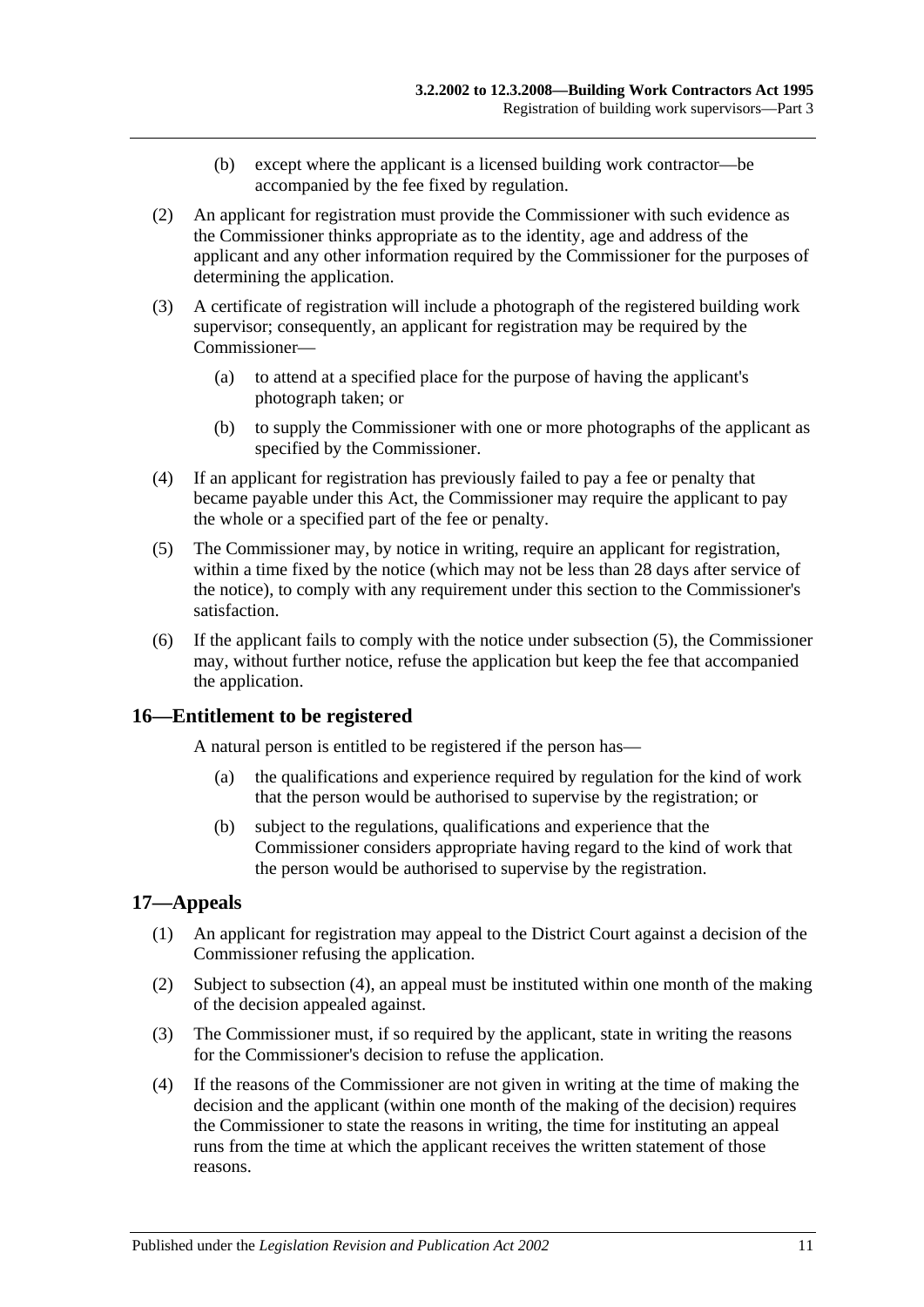### <span id="page-11-0"></span>**17A—Power of Commissioner to require photograph and information**

The Commissioner may, by notice in writing, require a registered building work supervisor, within a time fixed by the notice (which may not be less than 28 days after service of the notice)—

- (a) at least once in every 10 years—
	- (i) to attend at a specified place for the purpose of having the building work supervisor's photograph taken; or
	- (ii) to supply the Commissioner with one or more photographs of the building work supervisor as specified by the Commissioner; and
- (b) not more than once in each year—to provide the Commissioner with such evidence as the Commissioner thinks appropriate as to the identity, age and address of the building work supervisor and information about any other specified matters.

### <span id="page-11-1"></span>**18—Duration of registration and periodic fee and return etc**

- (1) Registration remains in force (except for any period for which it is suspended) until—
	- (a) the registration is surrendered or cancelled; or
	- (b) the registered building work supervisor dies.
- <span id="page-11-3"></span>(2) A registered building work supervisor must, at intervals fixed by regulation—
	- (a) pay to the Commissioner the fee fixed by regulation; and
	- (b) lodge with the Commissioner a return in the manner and form required by the Commissioner.
- (3) If a registered building work supervisor fails to pay the fee or lodge the return in accordance with [subsection](#page-11-3) (2), or to comply with a notice under [section](#page-11-0) 17A, the Commissioner may, by notice in writing, require the supervisor to make good the default and, in addition, to pay to the Commissioner the amount fixed by regulation as a penalty for default.
- (4) If the registered building work supervisor fails to comply with the notice within 28 days after service of the notice, his or her registration is cancelled.
- (5) The Commissioner must notify the building work supervisor in writing of the cancellation of his or her registration.
- (6) A registered building work supervisor may surrender his or her registration.
- (7) In this section—

*registered building work supervisor* includes a registered building work supervisor whose registration has been suspended.

### <span id="page-11-2"></span>**19—Approval as building work supervisor in relation to licensed building work contractor's business**

(1) Subject to this section, the Commissioner may, on application by a licensed building work contractor, approve a person as a building work supervisor in relation to the contractor's business.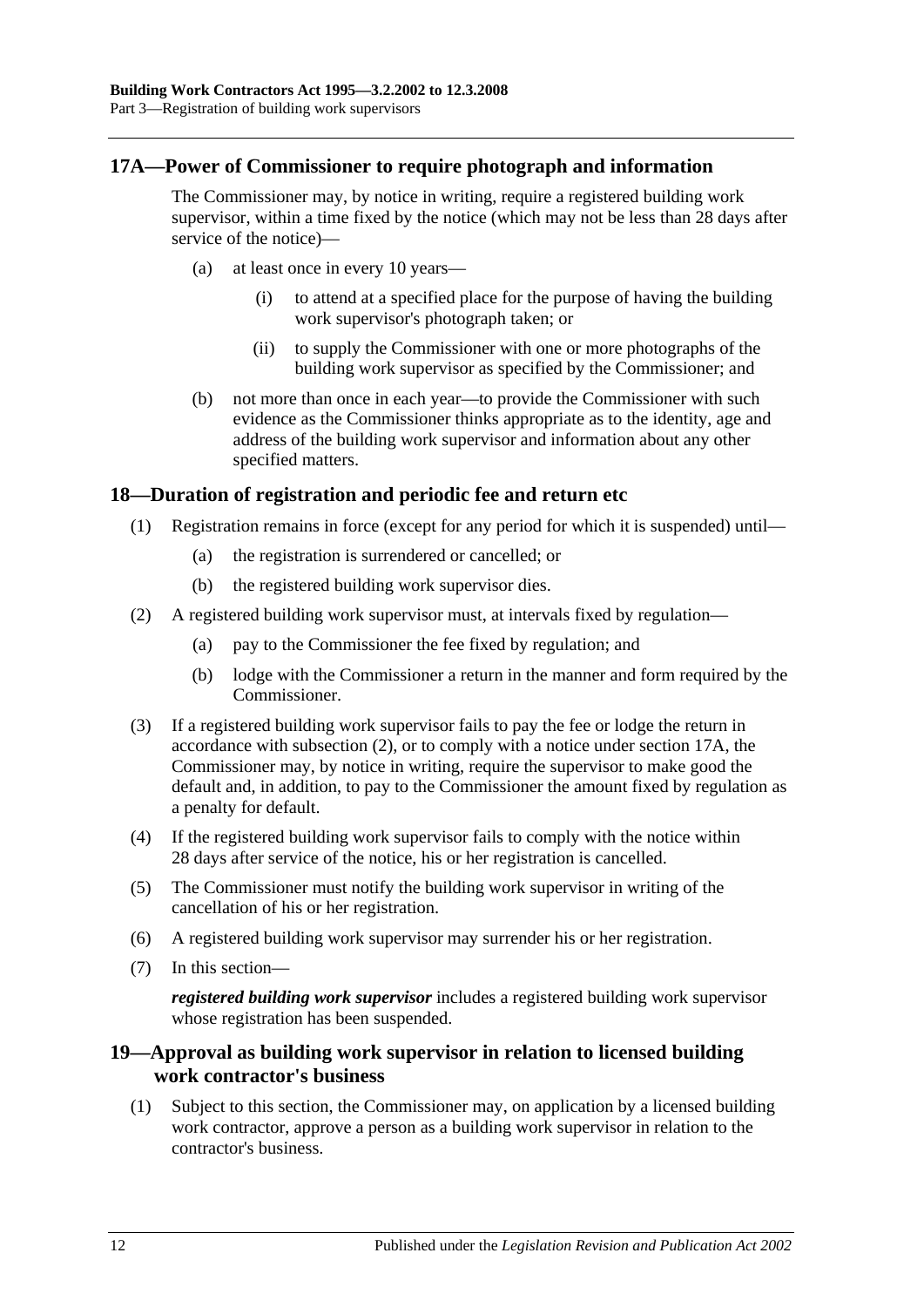- (2) If a licensed building work contractor is a registered building work supervisor authorised to supervise building work of a kind not more limited than that which the contractor is authorised to perform under the licence, the contractor is to be taken to have been approved by the Commissioner under this section as a building work supervisor in relation to the contractor's business.
- (3) An application for approval must—
	- (a) be made to the Commissioner in the manner and form approved by the Commissioner; and
	- (b) be accompanied by the fee fixed by regulation.
- (4) A person is not eligible to be approved as a building work supervisor in relation to a licensed building work contractor's business unless—
	- (a) the person is a registered building work supervisor; and
	- (b) the person is—
		- (i) if the building work contractor is a body corporate—a director of the body corporate; or
		- (ii) in any case—employed by the building work contractor under a contract of service.
- (5) The Commissioner may refuse an application for approval of a person as a building work supervisor in relation to a licensed building work contractor's business—
	- (a) if the person is not eligible to be so approved; or
	- (b) if the person is already approved as a building work supervisor in relation to the business of a person other than the contractor.
- $(6)$  If—
	- (a) a director of a body corporate that is a licensed building work contractor is approved as a building work supervisor in relation to the body's business; and
	- (b) that person ceases to be a director of the body,

the body must ensure that, within 14 days after the person ceases to be a director, the Commissioner is notified in writing of that fact.

Maximum penalty: \$2 500.

Expiation fee: \$80.

- $(7)$  If—
	- (a) a licensed building work contractor carries on business in partnership with other persons licensed under this Act; and
	- (b) the composition of the partnership changes or the partnership is dissolved,

the contractor must ensure that, within 14 days after the change in composition of the partnership or dissolution of the partnership, the Commissioner is notified in writing of that fact.

Maximum penalty: \$2 500.

Expiation fee: \$80.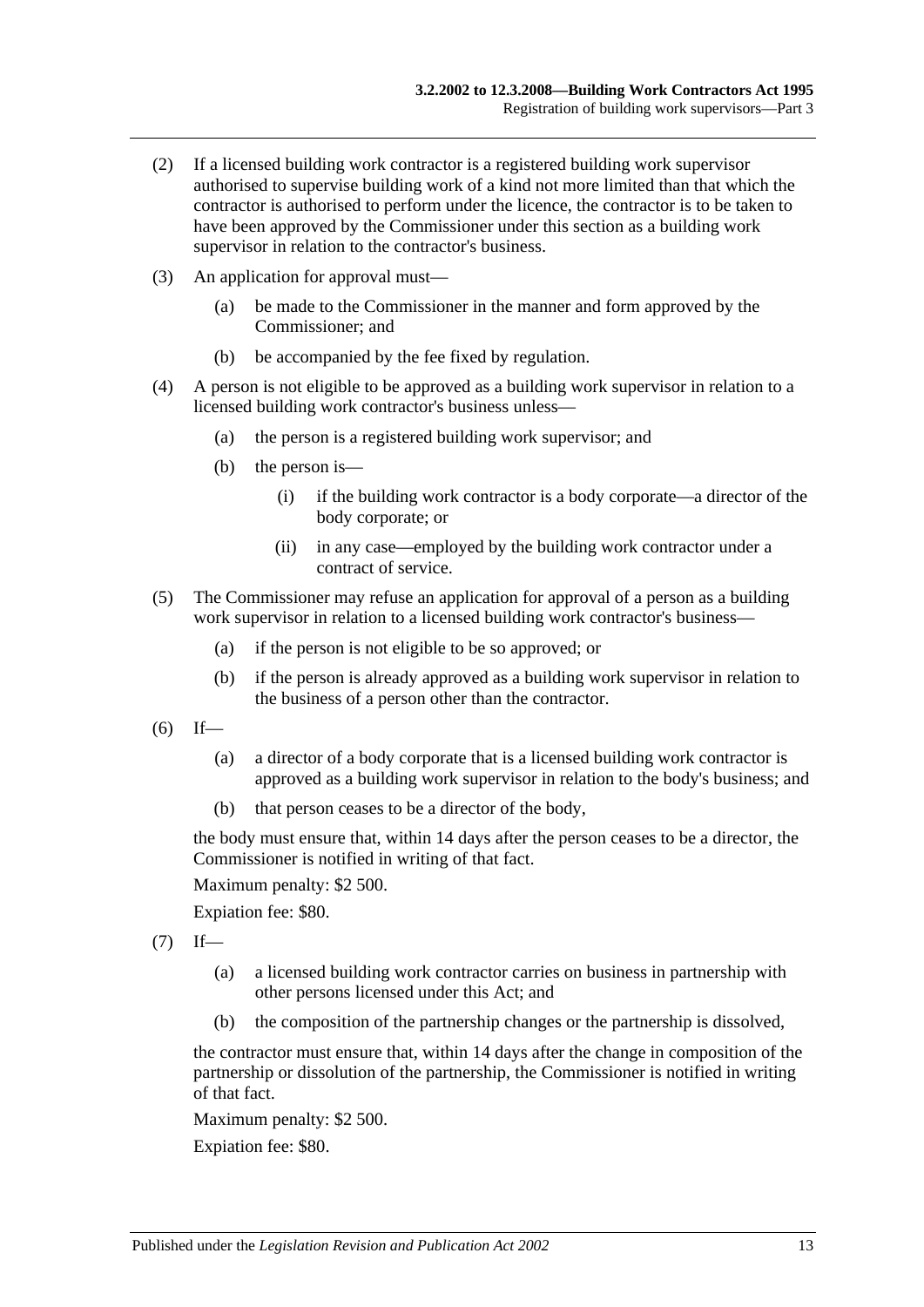- $(8)$  If—
	- (a) a person approved as a building work supervisor in relation to a licensed building work contractor's business has been employed by the contractor for the purpose of performing that function; and
	- (b) the person ceases to be so employed by the contractor,

the contractor must ensure that, within 14 days after the cessation of that employment, the Commissioner is notified in writing of that fact.

Maximum penalty: \$2 500.

Expiation fee: \$80.

(9) If the Commissioner is satisfied that a person approved as a building work supervisor in relation to a licensed building work contractor's business is no longer eligible to be so approved, the Commissioner must cancel the approval.

## <span id="page-13-0"></span>**Part 4—Discipline of building work contractors, supervisors and building consultants**

### <span id="page-13-1"></span>**20—Interpretation of Part**

In this Part—

*building work contractor* includes—

- (a) a former building work contractor; and
- (b) a person licensed as a building work contractor, whether or not carrying on business as a building work contractor; and
- (c) a person formerly licensed as a building work contractor under this Act or as a builder under the repealed Act;

*building consultant* means a person (other than a registered architect) who carries on the business of giving advice or furnishing reports in respect of domestic building work (whether being work already performed, work in progress or work that may be required in the future), and includes a former building consultant;

#### *building work supervisor* includes—

- (a) a former building work supervisor; and
- (b) a person registered as a building work supervisor whether or not acting as a building work supervisor; and
- (c) a person formerly registered as a building work supervisor under this Act or the repealed Act;

*director* of a body corporate includes a former director of a body corporate.

### <span id="page-13-2"></span>**21—Cause for disciplinary action**

- (1) There is proper cause for disciplinary action against a building work contractor if—
	- (a) licensing of the contractor was improperly obtained; or
	- (b) the contractor has acted contrary to an assurance accepted by the Commissioner under the *[Fair Trading Act](http://www.legislation.sa.gov.au/index.aspx?action=legref&type=act&legtitle=Fair%20Trading%20Act%201987) 1987*; or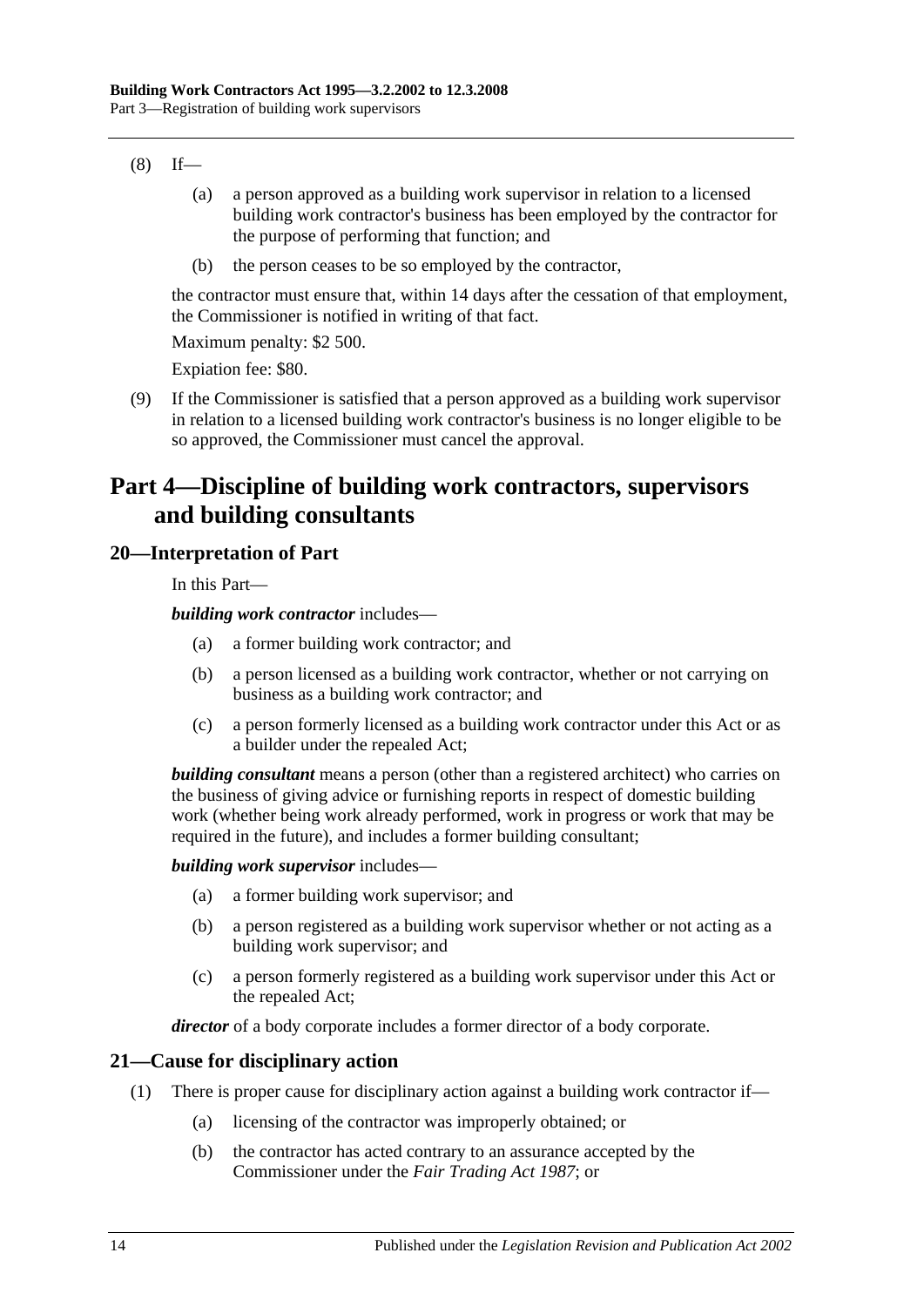- (c) the contractor or another person has acted contrary to this Act or otherwise unlawfully, or improperly, negligently or unfairly, in the course of conducting, or being employed or otherwise engaged in, the business of the contractor; or
- (d) the contractor has failed to comply with an order made by a court under [Part](#page-16-1) 5; or
- (e) events have occurred such that the contractor would not be entitled to be licensed as a building work contractor if the contractor were to apply for a licence.
- (2) There is proper cause for disciplinary action against a building work supervisor if—
	- (a) registration of the supervisor was improperly obtained; or
	- (b) the supervisor has acted unlawfully, improperly, negligently or unfairly in the course of acting as a building work supervisor.
- (3) There is proper cause for disciplinary action against a building consultant if—
	- (a) the consultant has acted contrary to an assurance accepted by the Commissioner under the *[Fair Trading Act](http://www.legislation.sa.gov.au/index.aspx?action=legref&type=act&legtitle=Fair%20Trading%20Act%201987) 1987*; or
	- (b) the consultant has acted unlawfully, improperly, negligently or unfairly in the course of acting as a building consultant.
- (4) Disciplinary action may be taken against each director of a body corporate that is a building work contractor or building consultant if there is proper cause for disciplinary action against the body corporate.
- (5) Disciplinary action may not be taken against a person in relation to the act or default of another if that person could not reasonably be expected to have prevented the act or default.
- (6) This section applies in relation to conduct occurring before or after the commencement of this section.

### <span id="page-14-0"></span>**22—Complaints**

The Commissioner or any other person may lodge with the District Court a complaint setting out matters that are alleged to constitute grounds for disciplinary action under this Part.

### <span id="page-14-1"></span>**23—Hearing by District Court**

- (1) On the lodging of a complaint, the District Court may conduct a hearing for the purpose of determining whether the matters alleged in the complaint constitute grounds for disciplinary action under this Part.
- (2) Without limiting the usual powers of the District Court, the Court may during the hearing—
	- (a) allow an adjournment to enable the Commissioner to investigate or further investigate matters to which the complaint relates; and
	- (b) allow the modification of the complaint or additional allegations to be included in the complaint subject to any conditions as to adjournment and notice to parties and other conditions that the Court may think fit to impose.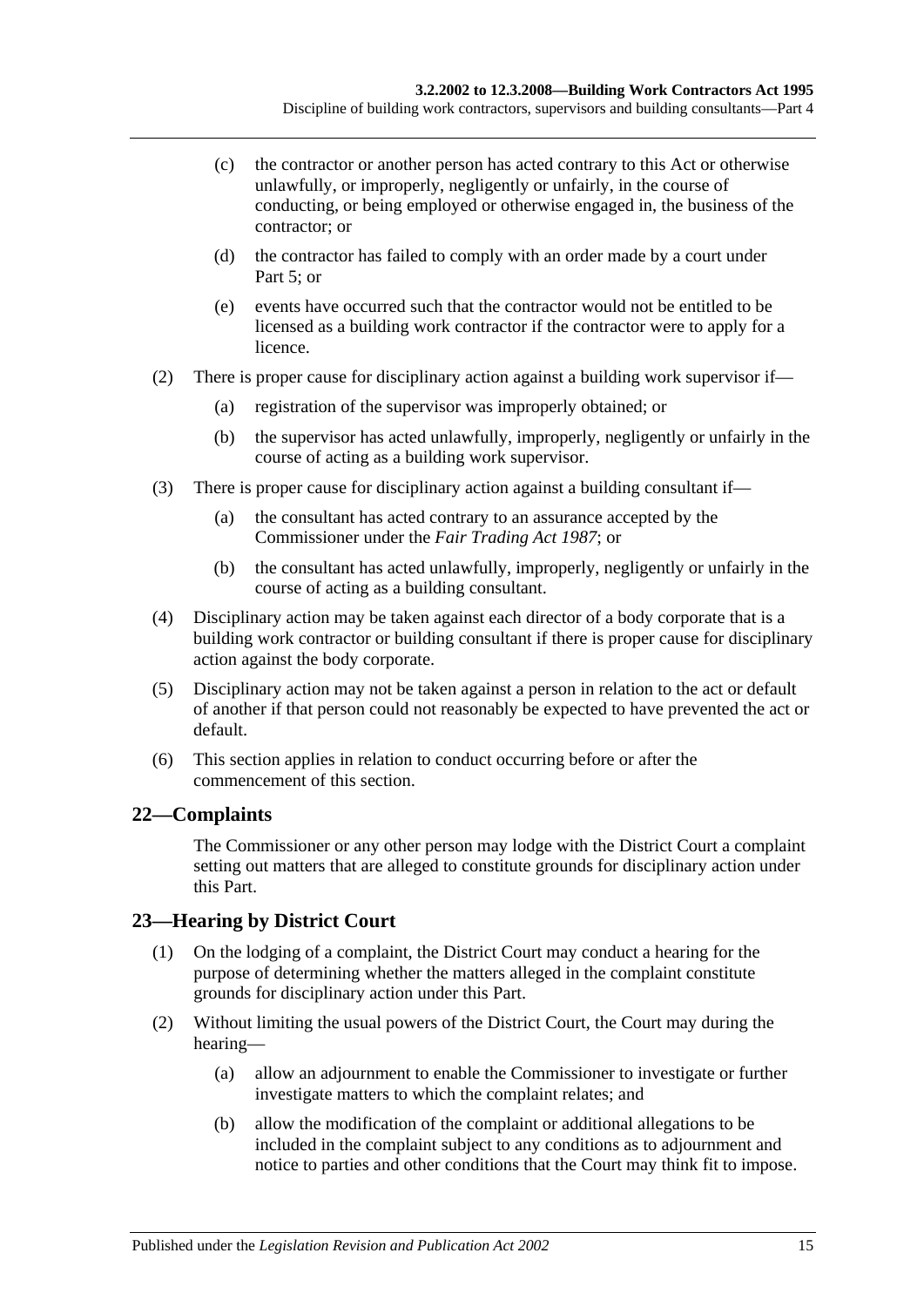### <span id="page-15-0"></span>**24—Participation of assessors in disciplinary proceedings**

In any proceedings under this Part, the District Court will, if a Judge of the Court so determines, sit with assessors selected in accordance with [Schedule 1.](#page-32-0)

### <span id="page-15-1"></span>**25—Disciplinary action**

- (1) On the hearing of a complaint, the District Court may, if it is satisfied on the balance of probabilities that there is proper cause for taking disciplinary action against the person to whom the complaint relates, by an order or orders do one or more of the following:
	- (a) reprimand the person;
	- (b) impose a fine not exceeding \$20 000 on the person;
	- (c) in the case of a person who is licensed as a building work contractor or registered as a building work supervisor—
		- (i) impose conditions or further conditions on the licence or registration;
		- (ii) suspend the licence or registration for a specified period or until the fulfilment of stipulated conditions or until further order;
		- (iii) cancel the licence or registration;
	- (d) disqualify the person from being licensed or registered under this Act;
	- (e) prohibit the person from being employed or otherwise engaged in the business of a building work contractor;
	- (f) prohibit the person from being a director of a body corporate that is a building work contractor;
	- (g) prohibit the person from carrying on business as a building consultant;
	- (h) prohibit the person from being employed or otherwise engaged in the business of a building consultant;
	- (i) prohibit the person from being a director of a body corporate that is a building consultant.
- (2) The District Court may—
	- (a) stipulate that a disqualification or prohibition is to apply—
		- (i) permanently; or
		- (ii) for a specified period; or
		- (iii) until the fulfilment of stipulated conditions; or
		- (iv) until further order;
	- (b) stipulate that an order relating to a person is to have effect at a specified future time.
- $(3)$  If—
	- (a) a person has been found guilty of an offence; and
	- (b) the circumstances of the offence form, in whole or in part, the subject matter of the complaint,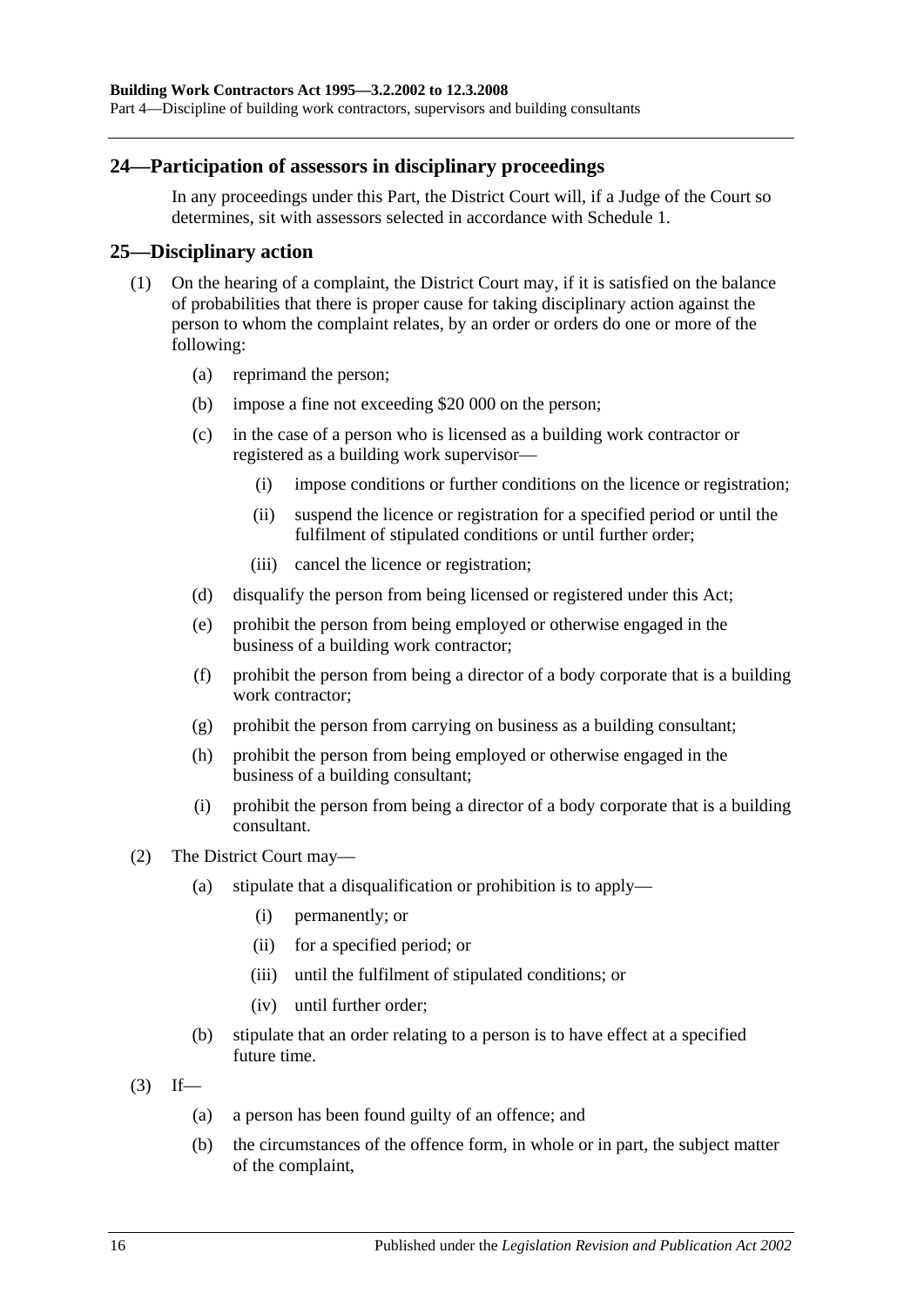the person is not liable to a fine under this section in respect of conduct giving rise to the offence.

### <span id="page-16-0"></span>**26—Contravention of orders**

If a person—

- (a) is employed or otherwise engages in the business of a building work contractor or building consultant; or
- (b) becomes a director of a body corporate that is a building work contractor or building consultant; or
- (c) carries on business as a building consultant,

in contravention of an order of the District Court, that person and the building work contractor or building consultant are each guilty of an offence.

Maximum penalty: \$35 000 or imprisonment for 6 months.

## <span id="page-16-2"></span><span id="page-16-1"></span>**Part 5—Provisions with respect to domestic building work**

### **Division 1—Requirements in relation to certain domestic building work contracts**

### <span id="page-16-3"></span>**27—Application of Division**

- (1) This Division applies to a contract entered into on or after 1 May  $1987<sup>1</sup>$ .
- (2) This Division does not apply to a contract for the performance of minor domestic building work.
- (3) The requirement that the terms of payment be included in a domestic building work contract applies only to a contract entered into on or after the commencement of this Division.

**Note—**

1 1 May 1987 was the date of commencement of the corresponding Division of the repealed *[Builders Licensing Act](http://www.legislation.sa.gov.au/index.aspx?action=legref&type=act&legtitle=Builders%20Licensing%20Act%201986) 1986*.

### <span id="page-16-5"></span><span id="page-16-4"></span>**28—Formal requirements in relation to domestic building work contracts**

- (1) The following requirements must be complied with in relation to a domestic building work contract:
	- (a) the contract must be in writing;
	- (b) the contract must set out in full all the contractual terms;
	- (c) the contract must set out the name in which the building work contractor carries on business under the contractor's licence, the contractor's licence number and the names and licence numbers of any other persons with whom the contractor carries on business as a building work contractor in partnership;
	- (d) the contract must comply with any requirements of the regulations as to the contents of domestic building work contracts;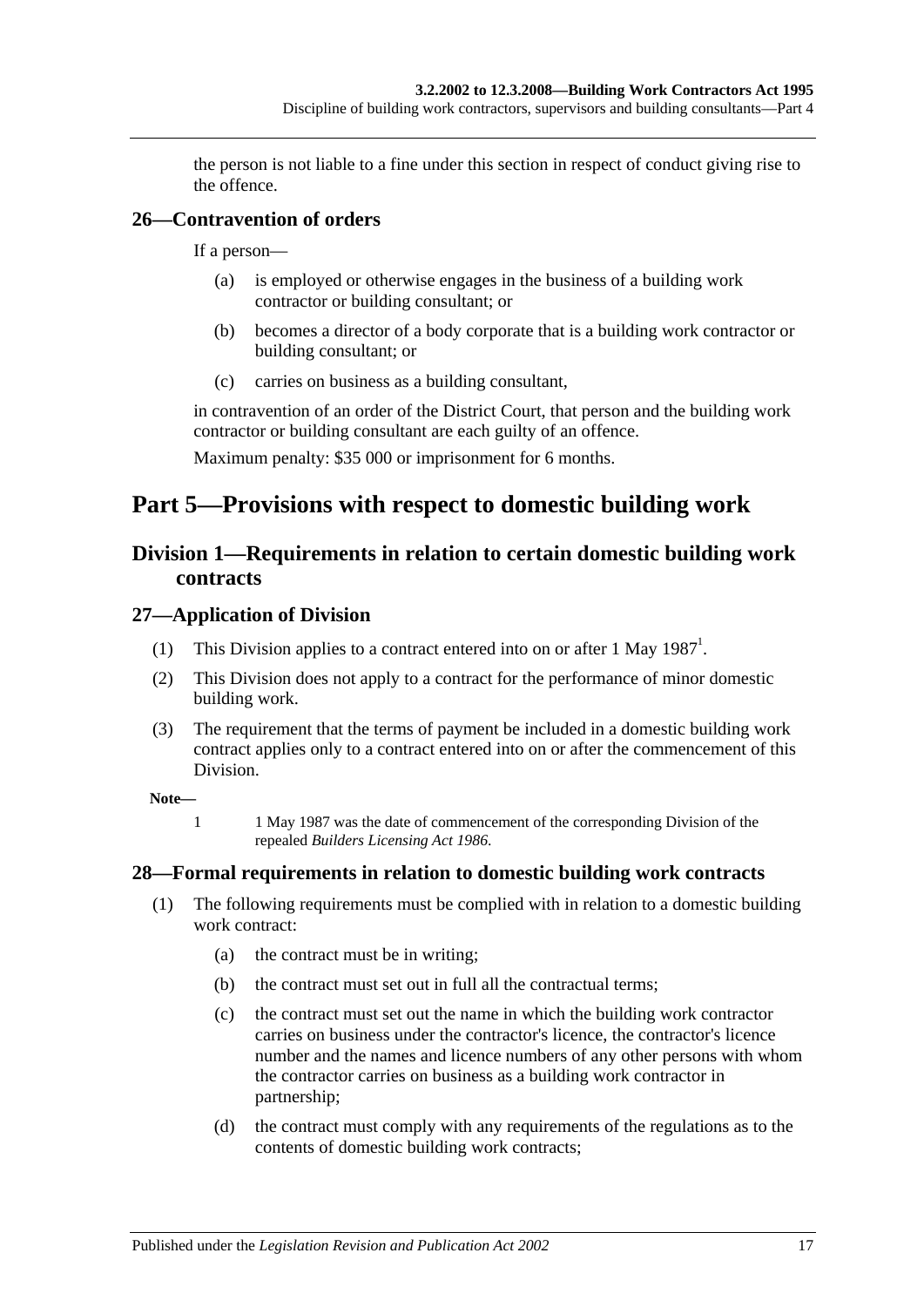- (e) the contract must be signed by the building work contractor and the building owner personally or through an agent authorised to act on behalf of the contractor or building owner;
- (f) the building owner must be given a copy of the signed contract as soon as reasonably practicable after it has been signed by both parties together with a notice in the prescribed form containing the prescribed information;
- (g) the copy of the contract and the notice given to the building owner must (apart from signatures or initials) be readily legible.
- (2) If any of the requirements of [subsection](#page-16-5) (1) is not complied with, the building work contractor is guilty of an offence.

Maximum penalty: \$5 000.

### <span id="page-17-0"></span>**29—Price and domestic building work contracts**

- (1) Subject to this Division, a domestic building work contract must stipulate a specific price for the performance of the building work specified in the contract, being a price that is fixed and not subject to change, and the terms of payment.
- (2) If a domestic building work contract stipulates that building work is to be completed within a specified period, it is lawful to include a rise-and-fall clause in the contract.
- (3) A building work contractor is not entitled to the benefit of a rise-and-fall clause in relation to any part of the building work performed after the end of the period stipulated for completion of the building work.
- (4) However, a building work contractor is entitled to the benefit of a rise-and-fall clause in respect of a part of the building work performed after the end of the period stipulated for completion of the building work if—
	- (a) the contract provides for extension of the stipulated period; and
	- (b) the delay in completing the building work was the fault of the building owner or due to some cause beyond the control of the contractor that the contractor could not reasonably be expected to have foreseen at the time the contract was made; and
	- (c) the contractor, as soon as reasonably practicable after becoming aware of the likelihood of delay in the completion of the building work, gave notice in writing to the building owner or an agent authorised to act on behalf of the building owner extending the period for completion and specifying the cause of the delay; and
	- (d) the building work was completed as soon as reasonably practicable in the circumstances.
- <span id="page-17-1"></span>(5) Despite the preceding provisions of this section, it is lawful to include in a domestic building work contract a provision entitling the building work contractor to recover—
	- (a) the actual cost to be incurred—
		- (i) in acquiring materials specified in the contract;
		- (ii) in performing work specified in the contract,

together with an additional amount not exceeding 10 per cent, or such other percentage as may be prescribed, of that cost; and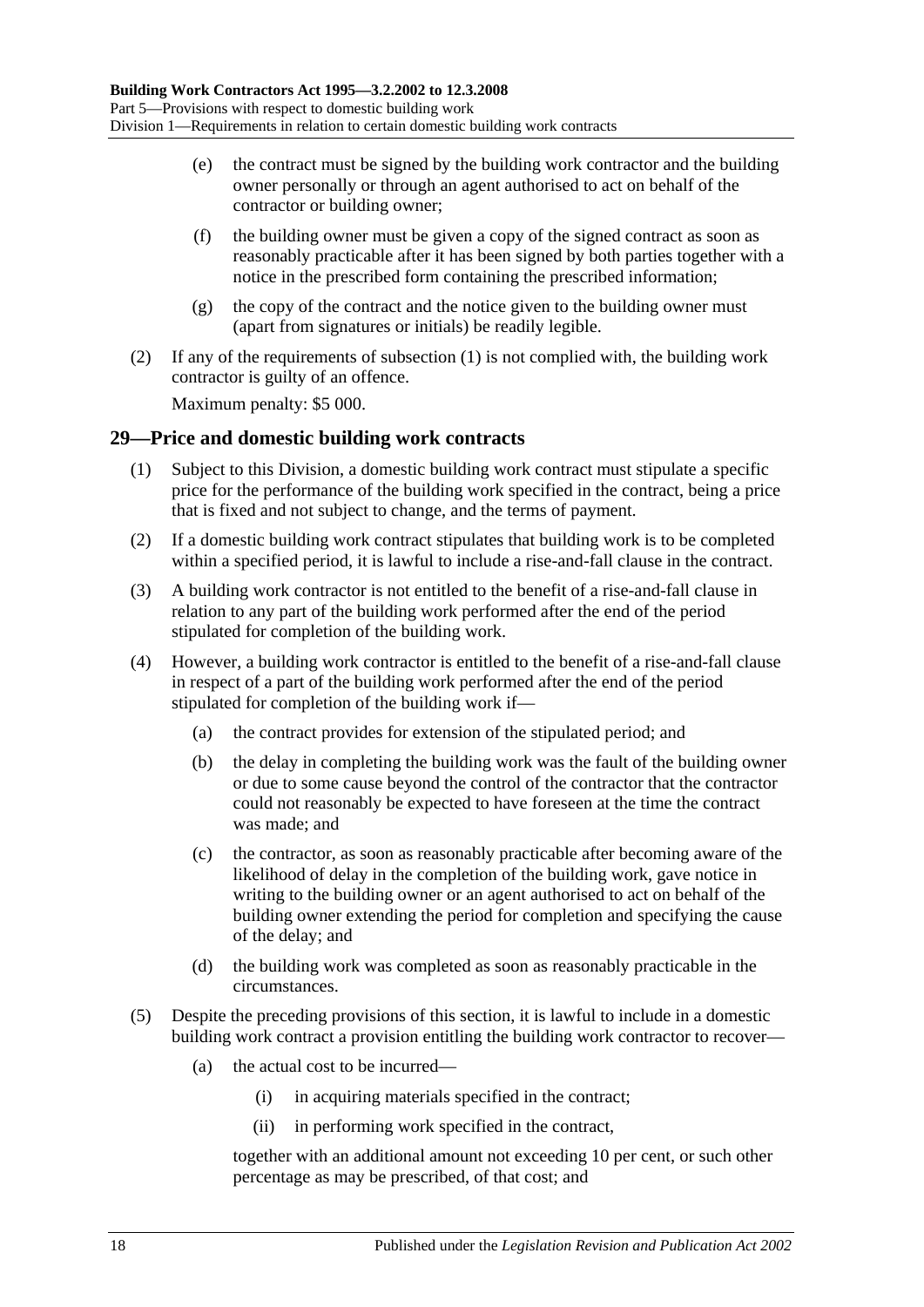- (b) other amounts, unliquidated at the time of the contract, of a kind stipulated by the regulations.
- <span id="page-18-0"></span> $(6)$  If—
	- (a) a domestic building work contract includes a rise-and-fall clause or a provision referred to in [subsection](#page-17-1) (5); and
	- (b) as a result the price specified in the contract for the building work or part of the building work or for any labour or materials may change or is an estimate only,

the contract must contain the statement "This Price May Change" or "Estimate Only" (as the case may require) set out in the contract immediately alongside or below the price to which it relates.

- (7) If more than one price of a kind referred to in [subsection](#page-18-0) (6) is specified in a domestic building work contract, the prices must be set out in a single list in the contract.
- (8) A price specified in a domestic building work contract that is an estimate only must be a fair and reasonable estimate.
- <span id="page-18-1"></span>(8a) Despite the preceding provisions of this section (but subject to any other relevant law), it is lawful to include in a domestic building work contract (other than a fixed price contract made on or after 1 July 2000) a provision (a *GST clause*) entitling the building work contractor to recover the GST paid or payable by the contractor on the supply of goods and services under the contract.
- (8b) If a domestic building work contract contains a GST clause, the contract must contain a statement in prominent type or handwriting as follows:
	- (a) if, at the date of the contract, it is possible but not likely that goods or services will be supplied under the contract after 1 July 2000—a statement to the effect that the contract price of the building work may increase to cover GST;
	- (b) if the contract is made on or after 1 July 2000 or, at the date of the contract, it is likely that goods or services will be supplied under the contract after 1 July 2000—a statement to the effect that the contract price for the building work will increase to cover GST.
- (8c) A domestic building work contract (other than a fixed price contract made on or after 1 July 2000) may contain both a cost-plus clause and a GST clause.
- (9) If any of the requirements of this section is not complied with, the building work contractor is guilty of an offence.

Maximum penalty: \$5 000.

(10) In this section—

*cost-plus clause* means a contractual provision of the kind described in [subsection](#page-17-1) (5);

*fixed price contract* means a domestic building work contract that contains neither a cost-plus clause nor a rise-and-fall clause;

*GST clause* means a contractual provision of the kind described in [subsection](#page-18-1) (8a);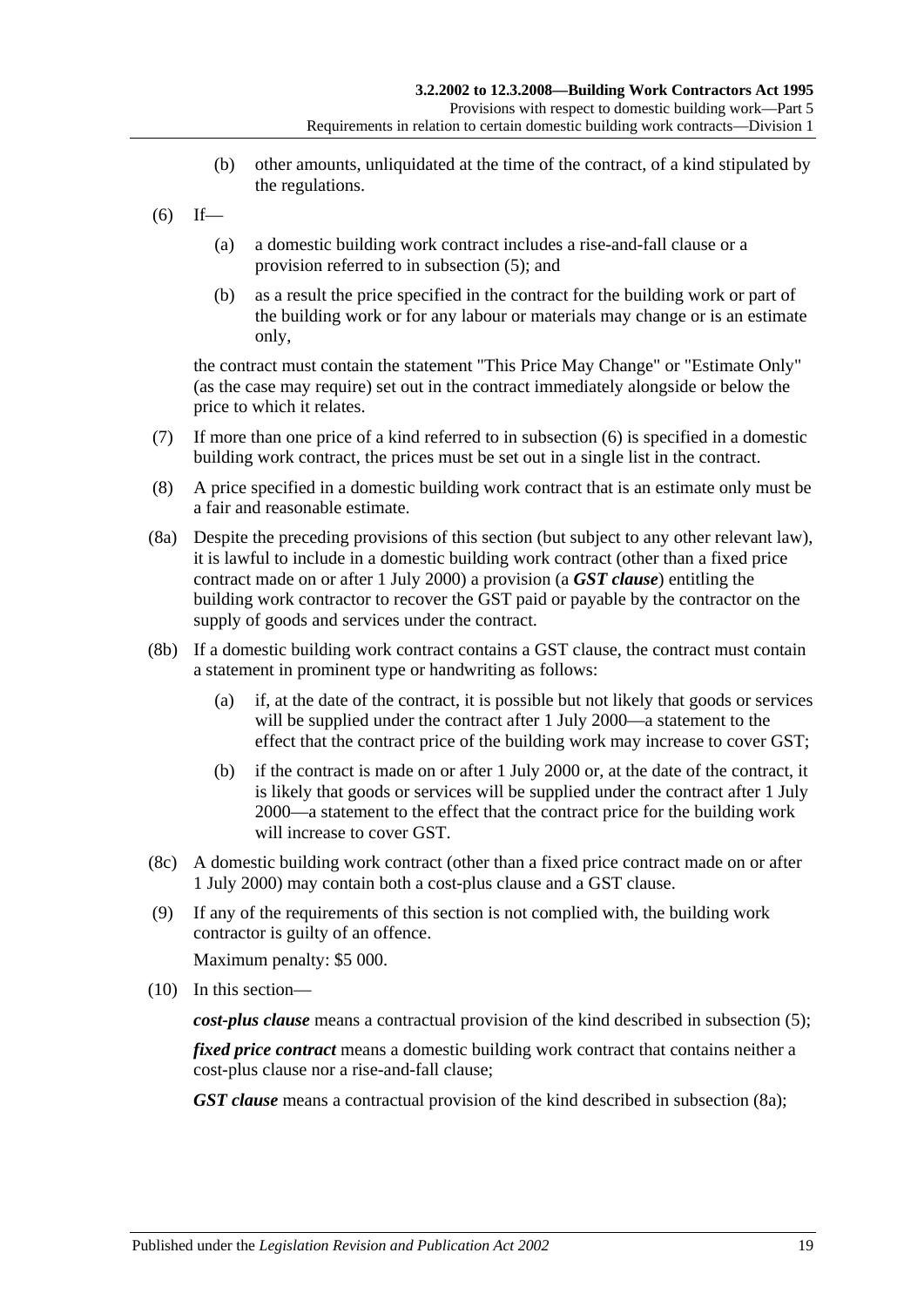*rise-and-fall clause* means a contractual provision under which a price stipulated for performance of domestic building work may change to reflect changes in the costs of labour (including related overhead expenses) and materials to be incurred by the building work contractor.

### <span id="page-19-2"></span><span id="page-19-0"></span>**30—Payments under or in relation to domestic building work contracts**

- <span id="page-19-3"></span>(1) A person must not demand or require that a payment be made under a domestic building work contract or preliminary work contract by the person for whom work is to be performed under the contract unless the payment—
	- (a) constitutes a genuine progress payment in respect of work already performed; or
	- (b) is of a kind authorised under the regulations.

Maximum penalty: \$5 000.

- <span id="page-19-4"></span>(2) If it is proved, in proceedings for an offence against [subsection](#page-19-2) (1), that the defendant received a payment other than a payment referred to in [paragraph](#page-19-3) (a) or [\(b\),](#page-19-4) it is to be presumed, in the absence of proof to the contrary, that the defendant demanded or required the payment.
- (3) The building owner under a domestic building work contract is not obliged to make a progress payment in respect of building work performed under the contract unless the building work contractor has requested the payment by notice in writing given to the building owner or an agent authorised to act on behalf of the building owner.
- (4) In this section—

*preliminary work contract* means a contract—

- (a) that is collateral to or otherwise related to an existing or contemplated domestic building work contract; and
- (b) that provides for the performance of work that is preliminary or ancillary to the domestic building work that is or would be required to be performed under such contract.

### <span id="page-19-1"></span>**31—Exhibition houses**

- <span id="page-19-5"></span>(1) If a house is, or has been, made available for inspection by the public with a view to inducing persons to enter into contracts with a building work contractor for the construction of similar houses—
	- (a) the contractor must, on request by a person inspecting the house, make copies of the plans and specifications of the house available for inspection by the person; and
	- (b) a contract entered into with the contractor by a person who, to the knowledge of the contractor, inspected the house and sought the construction of a similar house is to be taken to contain a warranty that the house to be constructed by the contractor will be constructed according to the same plans and specifications and to the same standards of work and materials as those of the house inspected by the person (except to the extent that the contract specifically provides for any departure from those plans, specifications and standards).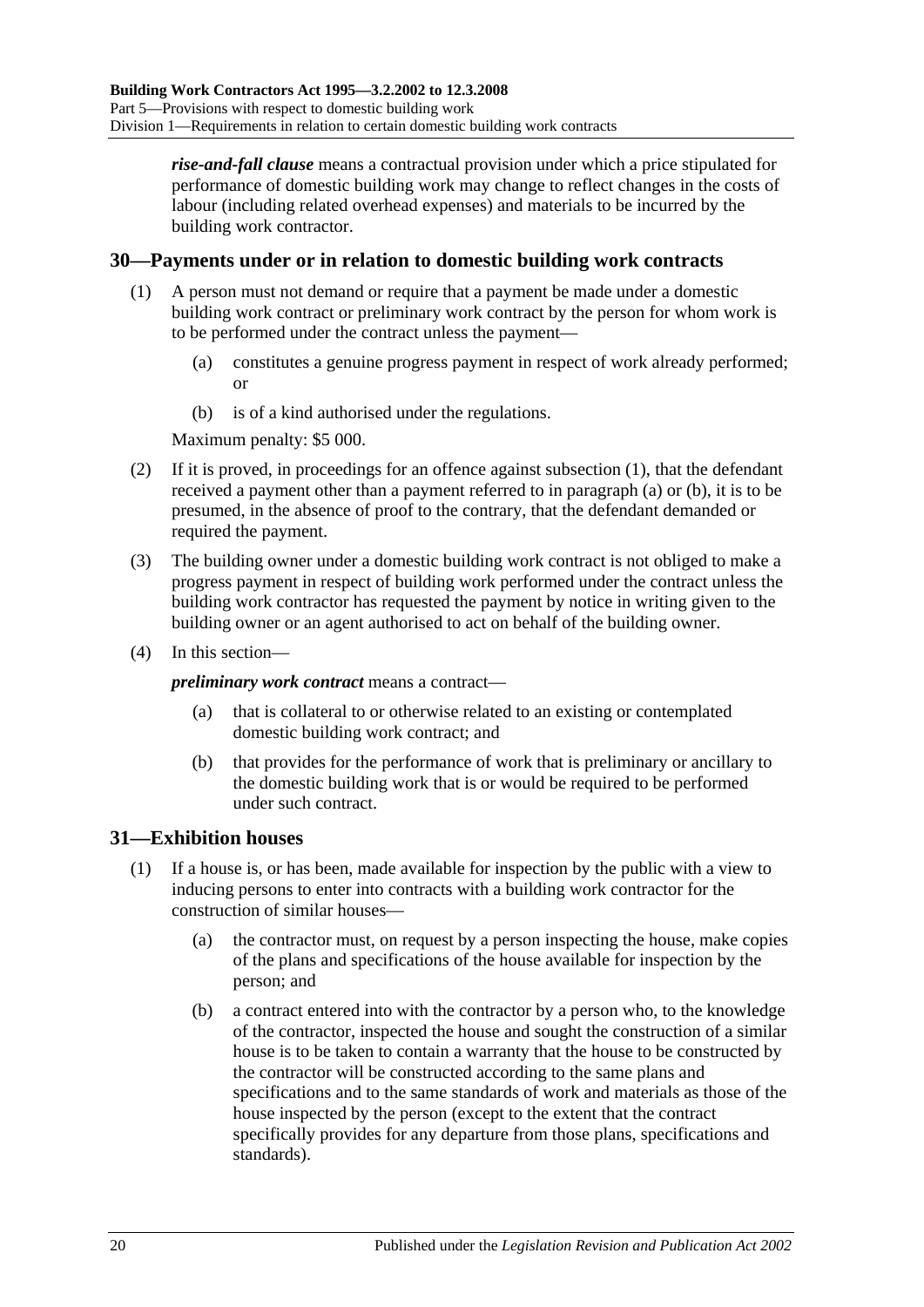(2) A building work contractor who fails to comply with the requirements of [subsection](#page-19-5)  $(1)(a)$  is guilty of an offence.

Maximum penalty: \$5 000.

Expiation fee: \$160.

### <span id="page-20-0"></span>**Division 2—Statutory warranties**

### <span id="page-20-1"></span>**32—Statutory warranties**

- (1) This section applies to a contract entered into on or after 22 January  $1987<sup>1</sup>$ .
- (2) The following warranties on the part of the building work contractor are implied in every domestic building work contract:
	- (a) a warranty that the building work will be performed in a proper manner to accepted trade standards and in accordance with the plans and specifications agreed to by the parties;
	- (b) a warranty that all materials to be supplied by the contractor for use in the building work will be good and proper;
	- (c) a warranty that the building work will be performed in accordance with all statutory requirements;
	- (d) if the contract does not stipulate a period within which the building work must be completed—a warranty that the building work will be performed with reasonable diligence;
	- (e) if the building work consists of the construction of a house—a warranty that the house will be reasonably fit for human habitation;
	- (f) if the building owner has expressly made known to the contractor, or an employee or agent of the contractor, the particular purpose for which the building work is required, or the result that the building owner desires the building work to achieve, so as to show that the building owner relies on the contractor's skill and judgment—a warranty that the building work and any materials used in performing the building work will be reasonably fit for that purpose or of such a nature and quality that they might reasonably be expected to achieve that result.
- (3) A person who has purchased or otherwise acquired a house succeeds to the rights of the person's predecessor in title in respect of statutory warranties.
- (4) If a person has purchased a house from a building work contractor who performed domestic building work in relation to the house, the purchaser has rights under statutory warranties as if the house had been purchased from a third party for whom the vendor had performed the building work under a contract subject to statutory warranties.
- <span id="page-20-2"></span>(5) Proceedings for breach of a statutory warranty must be commenced within five years after completion of the building work to which the proceedings relate.
- (6) The period of limitation prescribed by [subsection](#page-20-2) (5) may not be extended.
- (7) In proceedings for breach of a statutory warranty, it is a defence for the defendant to prove that the deficiencies of which the plaintiff complains arose from instructions insisted on by the building owner contrary to the advice in writing of the defendant.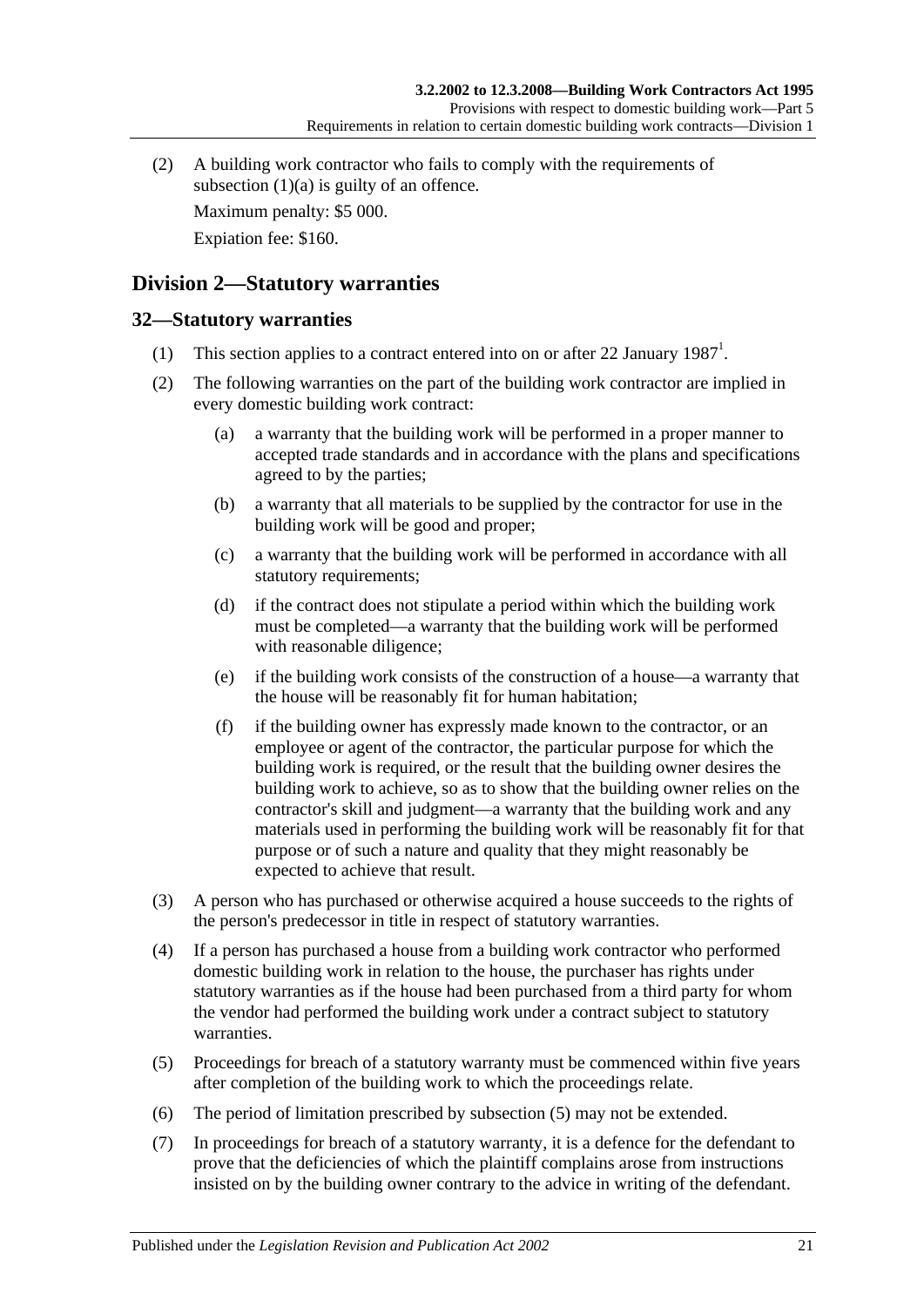#### **Note—**

1 22 January 1987 was the date of commencement of the corresponding section of the repealed *[Builders Licensing Act](http://www.legislation.sa.gov.au/index.aspx?action=legref&type=act&legtitle=Builders%20Licensing%20Act%201986) 1986*.

### <span id="page-21-0"></span>**Division 3—Building indemnity insurance**

### <span id="page-21-1"></span>**33—Application of Division**

- (1) This Division applies to domestic building work commenced on or after  $1$  May  $1987<sup>1</sup>$ performed, or to be performed, by a building work contractor under a domestic building work contract or on the contractor's own behalf.
- (2) This Division does not apply to—
	- (a) domestic building work for which approval under the *[Development Act](http://www.legislation.sa.gov.au/index.aspx?action=legref&type=act&legtitle=Development%20Act%201993) 1993* or the repealed *[Building Act](http://www.legislation.sa.gov.au/index.aspx?action=legref&type=act&legtitle=Building%20Act%201971) 1971* is or was not required; or
	- (b) minor domestic building work.

**Note—**

1 1 May 1987 was the date of commencement of the corresponding Division of the repealed *[Builders Licensing Act](http://www.legislation.sa.gov.au/index.aspx?action=legref&type=act&legtitle=Builders%20Licensing%20Act%201986) 1986*.

#### <span id="page-21-2"></span>**34—Requirements of insurance**

A building work contractor must not perform building work to which this Division applies unless—

- (a) a policy of insurance that complies with this Division is in force in relation to that building work; and
- (b) in the case of building work to be performed by the contractor under a domestic building work contract—the building owner has been provided with a certificate that evidences the taking out of that policy of insurance and complies with the requirements of the regulations.

Maximum penalty: \$20 000.

#### <span id="page-21-3"></span>**35—Nature of the policy**

- (1) A policy of insurance in relation to building work complies with this Division if—
	- (a) it insures each person who is, or may become, entitled to the benefit of a statutory warranty in respect of the building work against the risk of being unable to enforce or recover under the statutory warranty by reason of the insolvency, death or disappearance of the building work contractor; and
	- (b) in the case of building work to be performed by the building work contractor on behalf of some other person—it insures that person against the risk of loss resulting from non-completion of the building work by reason of the insolvency, death or disappearance of the contractor; and
	- (c) any limitations on the liability of the insurer under the policy conform with the regulations; and
	- (d) it otherwise conforms with the requirements of the regulations.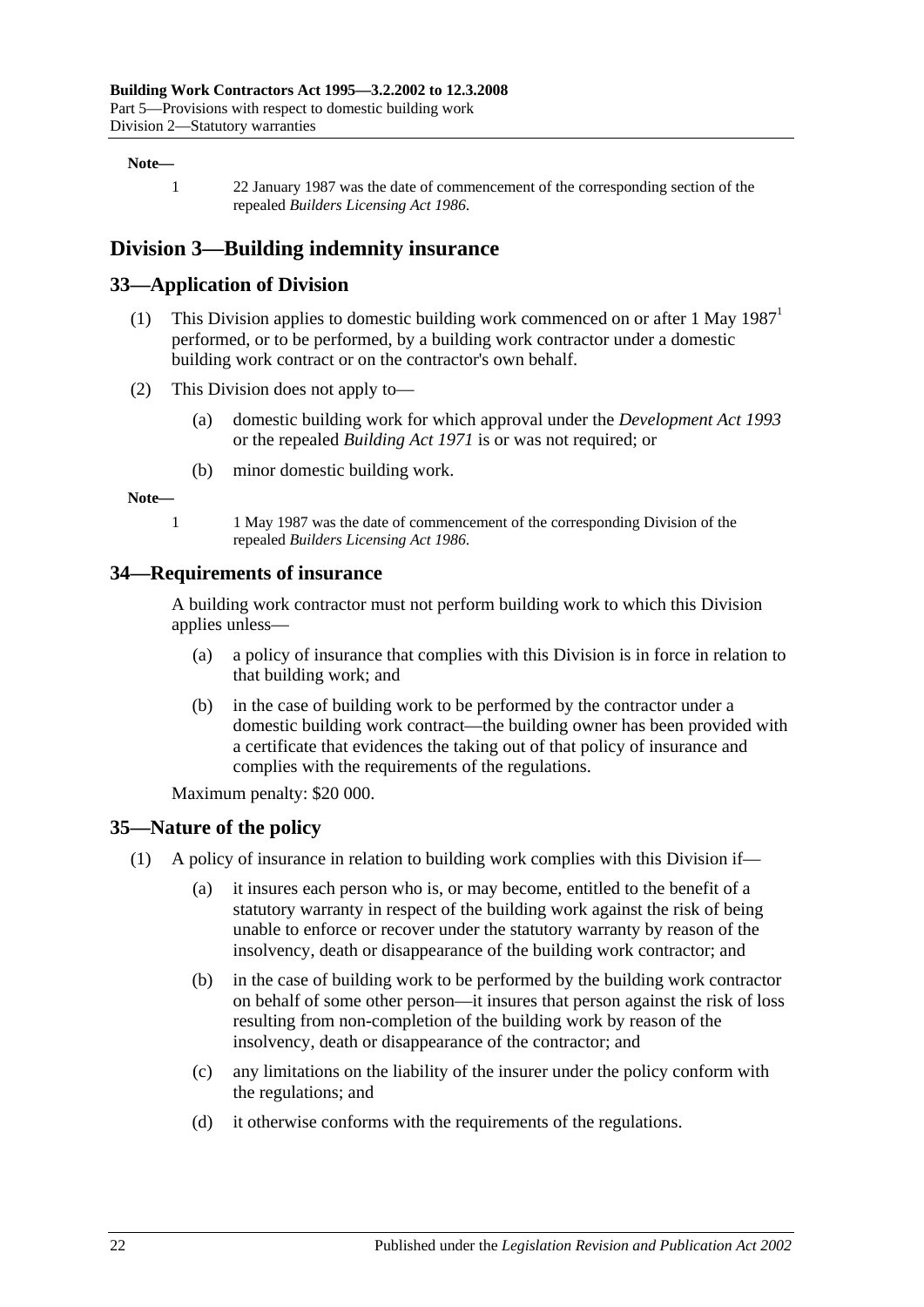(2) A person who is entitled to the benefit of a statutory warranty in respect of building work in relation to which a policy of insurance has been taken out under this Division (or under Part 5 of the repealed Act) is entitled to sue on the policy in his or her own right.

### <span id="page-22-0"></span>**Division 4—Right to terminate certain domestic building work contracts**

### <span id="page-22-1"></span>**36—Right to terminate certain domestic building work contracts**

- (1) This section applies to a contract entered into on or after 1 May 1987.
- (2) This section does not apply to a contract for the performance of minor domestic building work.
- <span id="page-22-4"></span>(3) A building owner under a domestic building work contract may, by instrument in writing signed by the building owner and served personally on the building work contractor, or posted by certified mail addressed to the contractor, before the prescribed time, give notice to the contractor of the building owner's intention not to be bound by the contract and the contract is to be taken to have been terminated at the time the notice is served or posted in accordance with this subsection.
- (4) If a contract has been terminated under [subsection](#page-22-4) (3) (or under Part 5 of the repealed Act), the Magistrates Court may, on application by the building owner or the building work contractor, make such orders as it thinks just—
	- (a) providing for the return or repayment of the whole or part of any consideration, or the value of any consideration, given by the building owner under or in relation to the contract; or
	- (b) providing for payment to the contractor in respect of any materials supplied, or any building work or other services performed, by the contractor under or in relation to the contract.
- (5) In this section—

*business day* means any day except a Saturday or a Sunday or other public holiday within the meaning of the *[Holidays Act](http://www.legislation.sa.gov.au/index.aspx?action=legref&type=act&legtitle=Holidays%20Act%201910) 1910*;

*prescribed time* means—

- (a) the end of five clear business days after the making of the domestic building work contract; or
- (b) if there has been a failure to comply with any of the requirements of [Division](#page-16-2) 1 or [3](#page-21-0) in relation to the domestic building work contract—the time of completion of the building work under the contract.

### <span id="page-22-2"></span>**Division 5—Powers of court in relation to domestic building work**

### <span id="page-22-3"></span>**37—Powers of court in relation to domestic building work**

- (1) This section applies to—
	- (a) a domestic building work contract or subcontract for the performance of domestic building work (whether entered into before or after the commencement of this section); and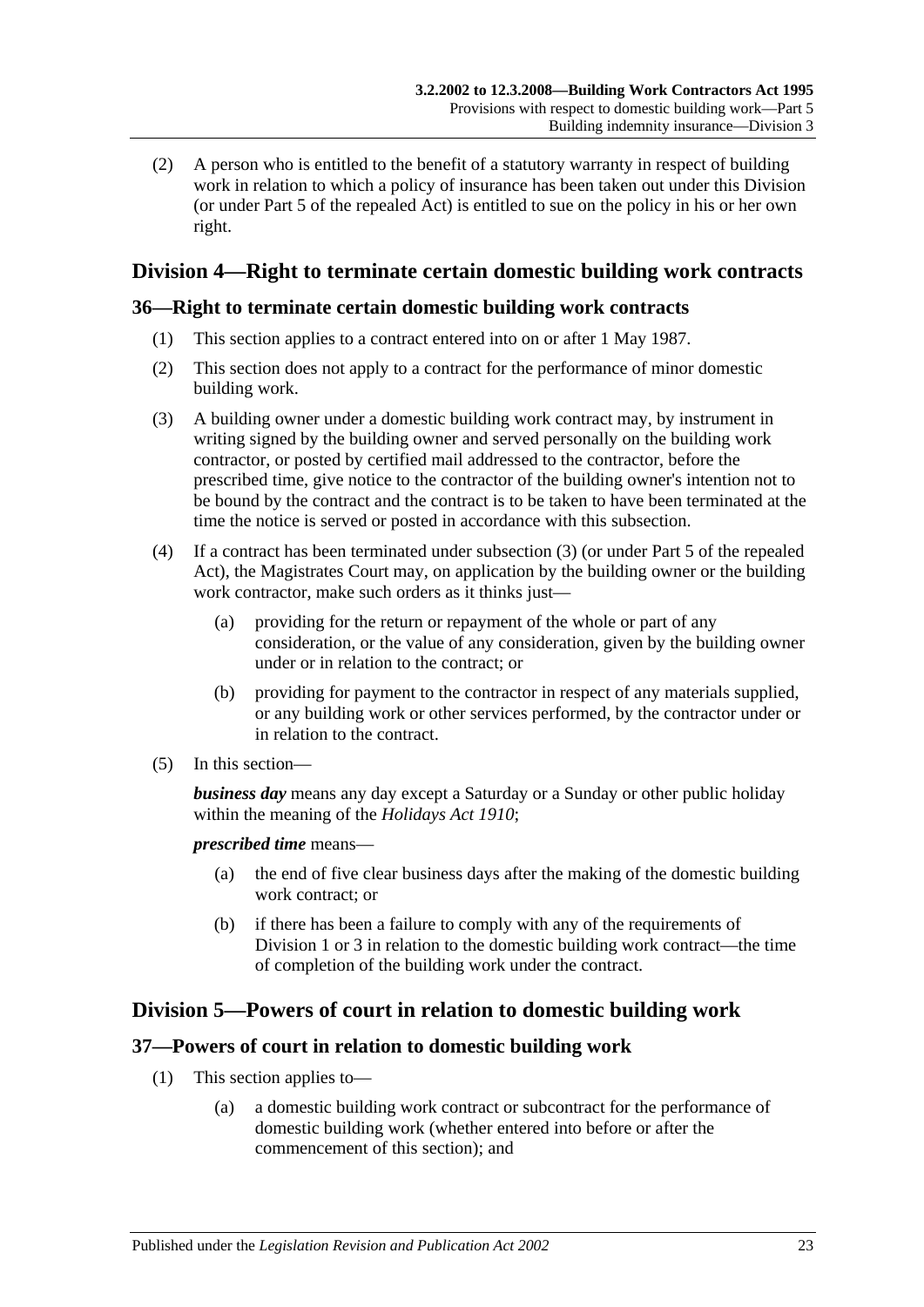- (b) domestic building work (whether commenced before or after the commencement of this section).
- <span id="page-23-0"></span>(2) A party to a domestic building work contract or a person entitled to the benefit of a statutory warranty may apply to the Magistrates Court for the determination of a dispute arising out of the contract or the performance of the building work to which the warranty relates.
- (3) An application may not be made under [subsection](#page-23-0) (2) in respect of a dispute arising out of a domestic building work contract unless the dispute involves some question of whether building work has been performed in accordance with the contract.
- <span id="page-23-1"></span>(4) If an application is made under [subsection](#page-23-0) (2) in respect of a dispute arising out of a domestic building work contract, application may be made to the Magistrates Court for the determination of a dispute arising out of a subcontract for the performance of any of the building work, but only if it involves some question of whether building work has been performed in accordance with the subcontract.
- (5) If the Magistrates Court joins proceedings on an application under [subsection](#page-23-1) (4) with proceedings relating to the domestic building work contract, it must ensure that the hearing and determination of any question as to the performance of work under the domestic building work contract is not unduly delayed.
- <span id="page-23-2"></span>(6) If, on an application under this section, the Magistrates Court is satisfied that there has been any breach of, or failure to perform or fulfil, a contract or warranty to which the proceedings relate, the Court may, subject to this section, make one or more of the following orders:
	- (a) to the extent to which it is satisfied that it is practicable for the breach or failure to be remedied by the performance of building work—an order requiring the performance of remedial work;
	- (b) an order requiring the payment of an amount due under the contract or an order requiring the payment of an amount by way of compensation for the breach.
- (7) An order made against a person under [subsection](#page-23-2)  $(6)(a)$  may—
	- (a) require the person to perform remedial work specified in the order within the time specified; or
	- (b) if the Magistrates Court is of the opinion that the person is not likely to perform the remedial work properly—require the person to employ at the person's own expense a licensed building work contractor to perform remedial work specified in the order within the time specified.
- (8) If the Magistrates Court orders a person to perform remedial work, or to cause remedial work to be performed, it may further order the person to provide to the Court, within a specified time after completion of the work, a certificate of a person holding qualifications specified in the order certifying that the remedial work has been performed properly in accordance with the order.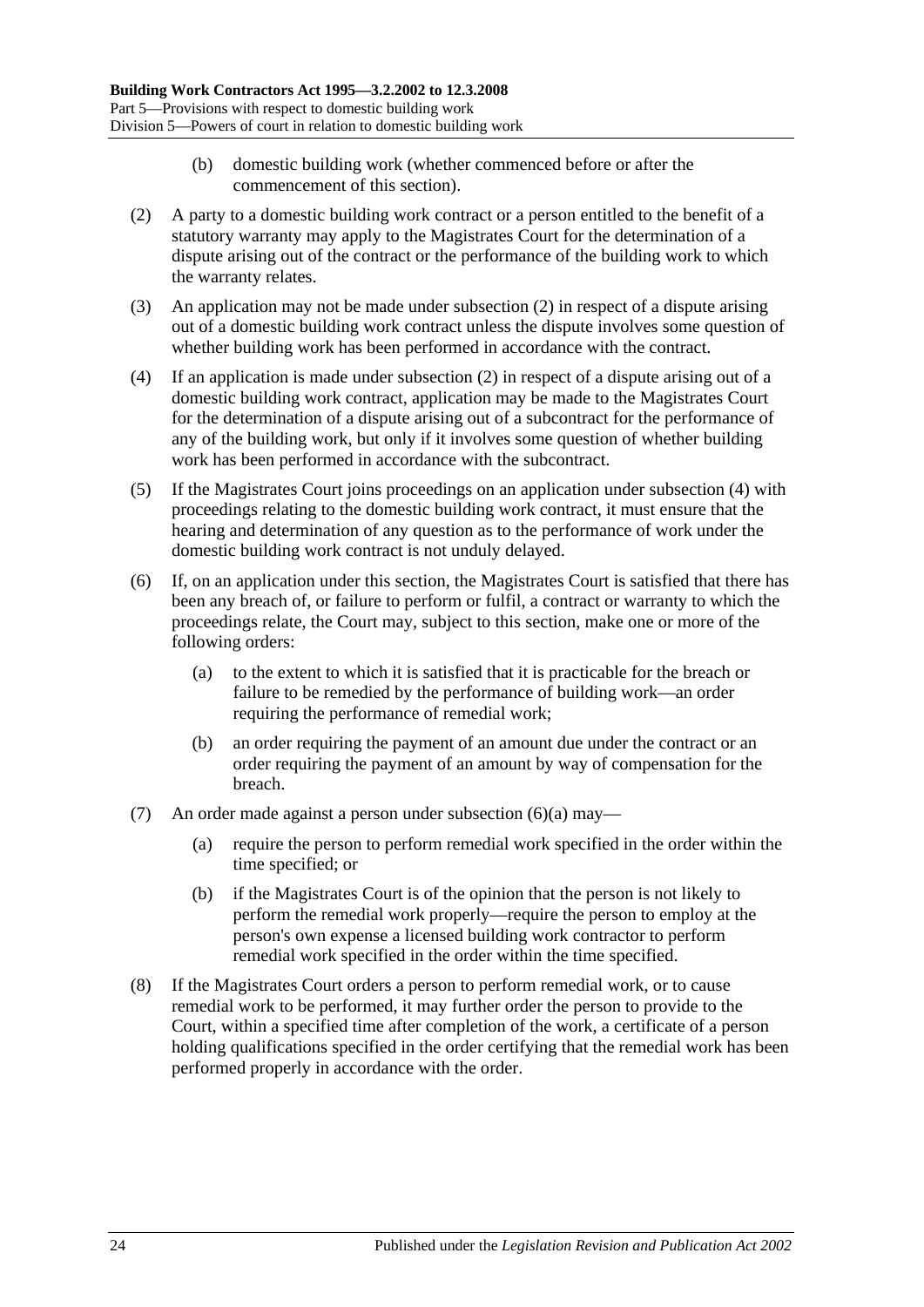- (9) If a person fails to perform remedial work, or to cause remedial work to be performed, in accordance with an order of the Magistrates Court (or an order of the Commercial Tribunal under Part 5 of the repealed Act)—
	- (a) the person is guilty of an offence and liable to a penalty not exceeding a fine of \$10 000; and
	- (b) the Court may, on application, order the person to pay to the applicant such amount by way of compensation as the Court thinks just.
- (10) In this section—

#### *statutory warranty* means—

- (a) a warranty arising under this Act; or
- (b) a warranty arising under Part 3C of the repealed *[Builders Licensing Act](http://www.legislation.sa.gov.au/index.aspx?action=legref&type=act&legtitle=Builders%20Licensing%20Act%201967) 1967*.

### <span id="page-24-0"></span>**Division 6—Harsh and unconscionable terms**

### <span id="page-24-1"></span>**38—Harsh and unconscionable terms**

- (1) This section applies to a contract entered into on or after 22 January  $1987<sup>1</sup>$ .
- <span id="page-24-2"></span>(2) If a term or condition of a domestic building work contract is harsh or unconscionable or such that a court of Equity would give relief, a party to the contract may apply to the Magistrates Court for relief under this section.
- (3) Relief may be granted under this section by the Magistrates Court in proceedings under [subsection](#page-24-2) (2), or by any court in proceedings instituted before the court for the enforcement of a domestic building work contract or for the recovery of damages or other compensation for a breach of such a contract.
- (4) The court may, in granting relief—
	- (a) avoid *ab initio* a term or condition of the domestic building work contract against which relief is sought;
	- (b) modify the terms or conditions of the contract in such manner as it considers just;
	- (c) order the repayment to a building owner of an amount paid by the building owner under a term or condition that has been avoided or modified under this section.
- (5) The powers conferred by this section are exercisable in relation to a contract despite the discharge of the contract.
- (6) If it appears to the court that a person has, or may have, shared in the profits of, or has, or may have, a beneficial interest in, the transaction in question, the person may be joined as a party to the proceedings and the court may make such orders against, or in respect of, the person as it considers just.
- (7) The court may make any other orders and directions that it considers necessary or expedient for the purposes of effectually carrying out this section.

**Note—**

1 22 January 1987 was the date of commencement of the corresponding section under the repealed *[Builders Licensing Act](http://www.legislation.sa.gov.au/index.aspx?action=legref&type=act&legtitle=Builders%20Licensing%20Act%201986) 1986*.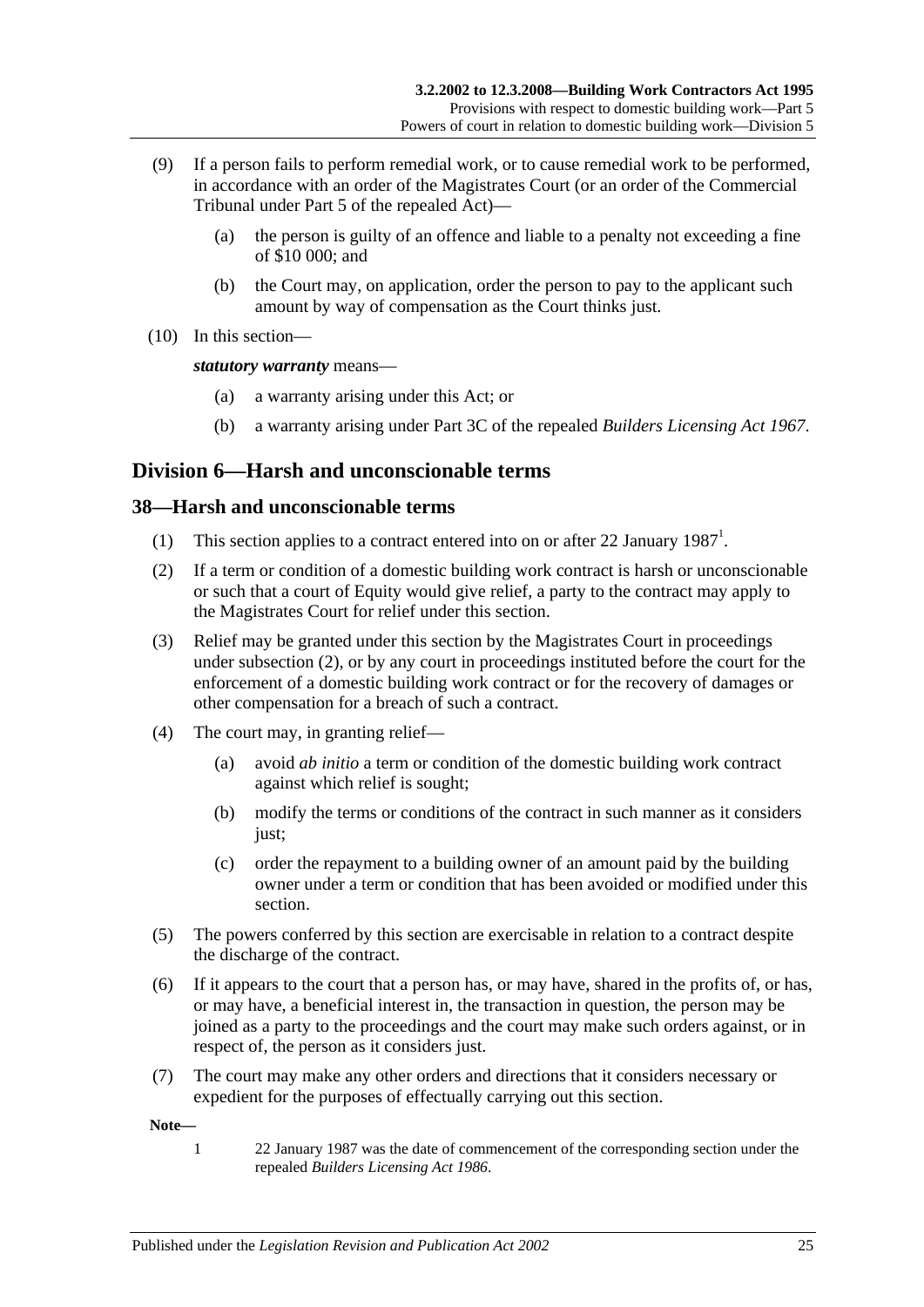### <span id="page-25-0"></span>**Division 7—Participation of assessors in proceedings**

### <span id="page-25-1"></span>**39—Participation of assessors in proceedings**

In any proceedings under this Part, the Magistrates Court will, if a judicial officer of the Court so determines, sit with assessors selected in accordance with [Schedule 2.](#page-33-0)

### <span id="page-25-2"></span>**Division 8—Magistrates Court and substantial monetary claims**

### <span id="page-25-3"></span>**40—Magistrates Court and substantial monetary claims**

- (1) If proceedings before the Magistrates Court involve—
	- (a) a monetary claim for an amount exceeding \$40 000; or
	- (b) a claim for relief in the nature of an order to carry out work where the value of the work exceeds \$40 000,

the Court must on the application of a party to the proceedings refer the proceedings into the Civil Division of the District Court.

(2) If proceedings are referred to the Civil Division of the District Court, this Part (including [Division 7\)](#page-25-0) applies in relation to the proceedings and parties to the proceedings as if a reference to the Magistrates Court were a reference to the Civil Division of the District Court.

## <span id="page-25-4"></span>**Part 6—Advisory panel**

### <span id="page-25-5"></span>**41—Advisory panel**

- (1) The Minister must establish an advisory panel in accordance with the regulations.
- (2) The advisory panel will have the following functions:
	- (a) to advise the Commissioner in respect of licensing and registration of building work contractors and building work supervisors;
	- (b) to advise and assist the Commissioner with respect to competency within the building industry and the assessment of building work;
	- (c) to enquire into and report to the Minister or the Commissioner on any other matter referred to it by the Minister or Commissioner relating to building work or the administration of this Act;
	- (d) any function that the panel is requested or required to perform by an authority responsible for regulation of technical or safety aspects of the building industry;
	- (e) any other functions prescribed by regulation or prescribed by or under any other Act.

## <span id="page-25-6"></span>**Part 7—Miscellaneous**

### <span id="page-25-7"></span>**42—No exclusion etc of rights, conditions or warranties**

Any purported exclusion, limitation, modification or waiver of a right conferred, or contractual condition or warranty implied, by this Act is void.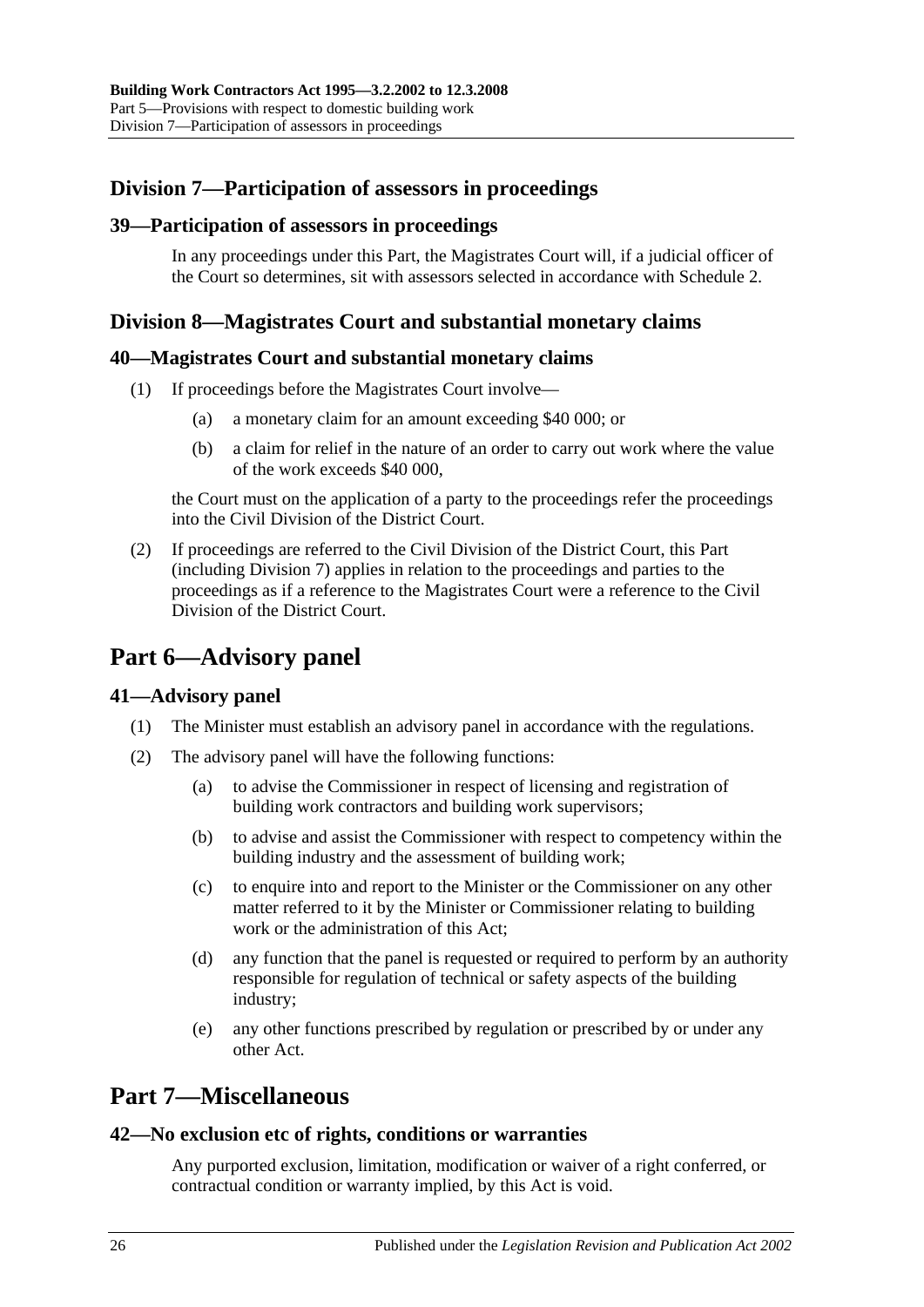### <span id="page-26-0"></span>**43—Delegations**

- (1) The Commissioner may delegate any of the Commissioner's functions or powers under this Act—
	- (a) to a person employed in the Public Service; or
	- (b) to the person for the time being holding a specified position in the Public Service; or
	- (c) to any other person under an agreement under this Act between the Commissioner and an organisation representing the interests of persons affected by this Act.
- (2) The Minister may delegate any of the Minister's functions or powers under this Act (except the power to direct the Commissioner).
- (3) A delegation under this section—
	- (a) must be in writing; and
	- (b) may be conditional or unconditional; and
	- (c) is revocable at will; and
	- (d) does not prevent the delegator from acting in any matter.

#### <span id="page-26-1"></span>**44—Agreement with professional organisation**

- (1) The Commissioner may, with the approval of the Minister, make an agreement with an organisation representing the interests of persons affected by this Act under which the organisation undertakes a specified role in the administration or enforcement of this Act.
- (2) The agreement—
	- (a) must be in writing and executed by the Commissioner and the organisation; and
	- (b) may contain delegations by the Commissioner of functions or powers under this Act or the *[Fair Trading Act](http://www.legislation.sa.gov.au/index.aspx?action=legref&type=act&legtitle=Fair%20Trading%20Act%201987) 1987*; and
	- (c) must set out any conditions governing the performance or exercise of functions or powers conferred on the organisation; and
	- (d) must make provision for the variation and termination of the agreement by the Commissioner with the approval of the Minister or the organisation.
- (3) The Commissioner may not delegate any of the following for the purposes of the agreement:
	- (a) functions or powers under [Part 2](#page-4-2) or [3;](#page-8-1)
	- (b) power to request the Commissioner of Police to investigate and report on matters under this Part;
	- (c) power to commence a prosecution for an offence against this Act.
- (4) A delegation by the Commissioner for the purposes of the agreement—
	- (a) has effect subject to the conditions specified in the agreement; and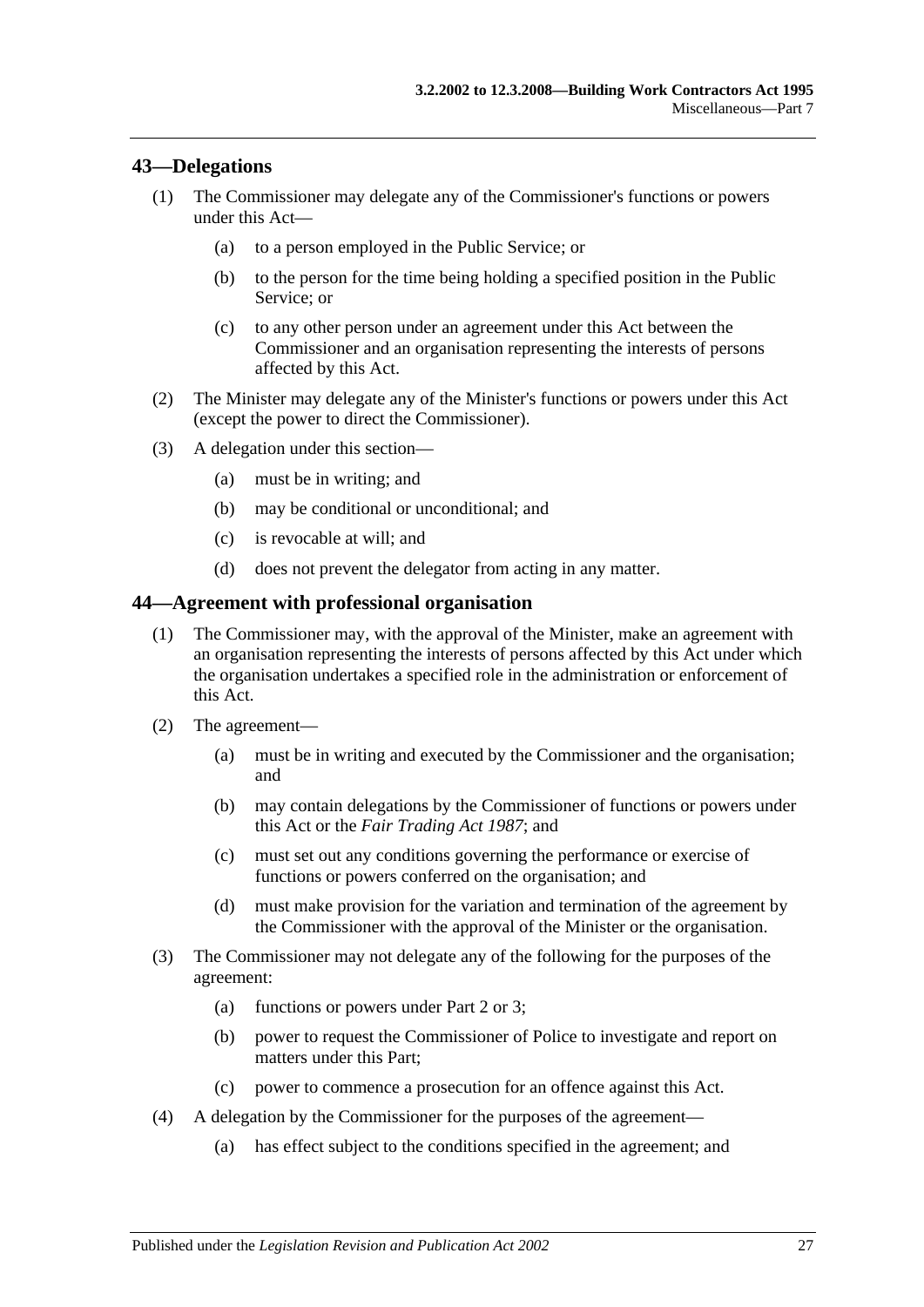- (b) may be varied or revoked by the Commissioner in accordance with the terms of the agreement; and
- (c) does not prevent the Commissioner from acting in any matter.
- (5) The Minister must, within six sitting days after the making of the agreement, cause a copy of the agreement to be laid before both Houses of Parliament.

#### <span id="page-27-0"></span>**45—Exemptions**

- (1) The Minister may, on application by a person, exempt the person from compliance with a specified provision of this Act (other than a provision in relation to which the Commissioner has a power of exemption specifically conferred by this Act).
- (2) An exemption under this section is subject to the conditions (if any) imposed by the Minister.
- (3) The Minister may, at his or her discretion, vary or revoke an exemption under this section.
- (4) The grant or a variation or revocation of an exemption under this section must be notified in the Gazette.

### <span id="page-27-1"></span>**46—Registers**

- (1) The Commissioner must keep—
	- (a) a register of persons licensed as building work contractors; and
	- (b) a register of persons registered as building work supervisors.
- (2) The Commissioner must record on the register—
	- (a) disciplinary action taken against a person under this Act; and
	- (b) a note of any assurance accepted by the Commissioner under the *[Fair](http://www.legislation.sa.gov.au/index.aspx?action=legref&type=act&legtitle=Fair%20Trading%20Act%201987)  [Trading Act](http://www.legislation.sa.gov.au/index.aspx?action=legref&type=act&legtitle=Fair%20Trading%20Act%201987) 1987* in relation to a licensed building work contractor.
- (3) A person may inspect a register on payment of the fee fixed by regulation.

#### <span id="page-27-2"></span>**47—Commissioner and proceedings before District Court**

- (1) The Commissioner is entitled to be joined as a party to any proceedings of the District Court under [Part 2,](#page-4-2) [3](#page-8-1) or [4.](#page-13-0)
- (2) The Commissioner may appear personally in any such proceedings or may be represented at the proceedings by counsel or a person employed in the Public Service.

#### <span id="page-27-3"></span>**48—False or misleading information**

A person must not make a statement that is false or misleading in a material particular (whether by reason of the inclusion or omission of any particular) in any information provided, or record kept, under this Act.

Maximum penalty:

- (a) If the person made the statement knowing that it was false or misleading—\$10 000.
- (b) In any other case—\$2 500.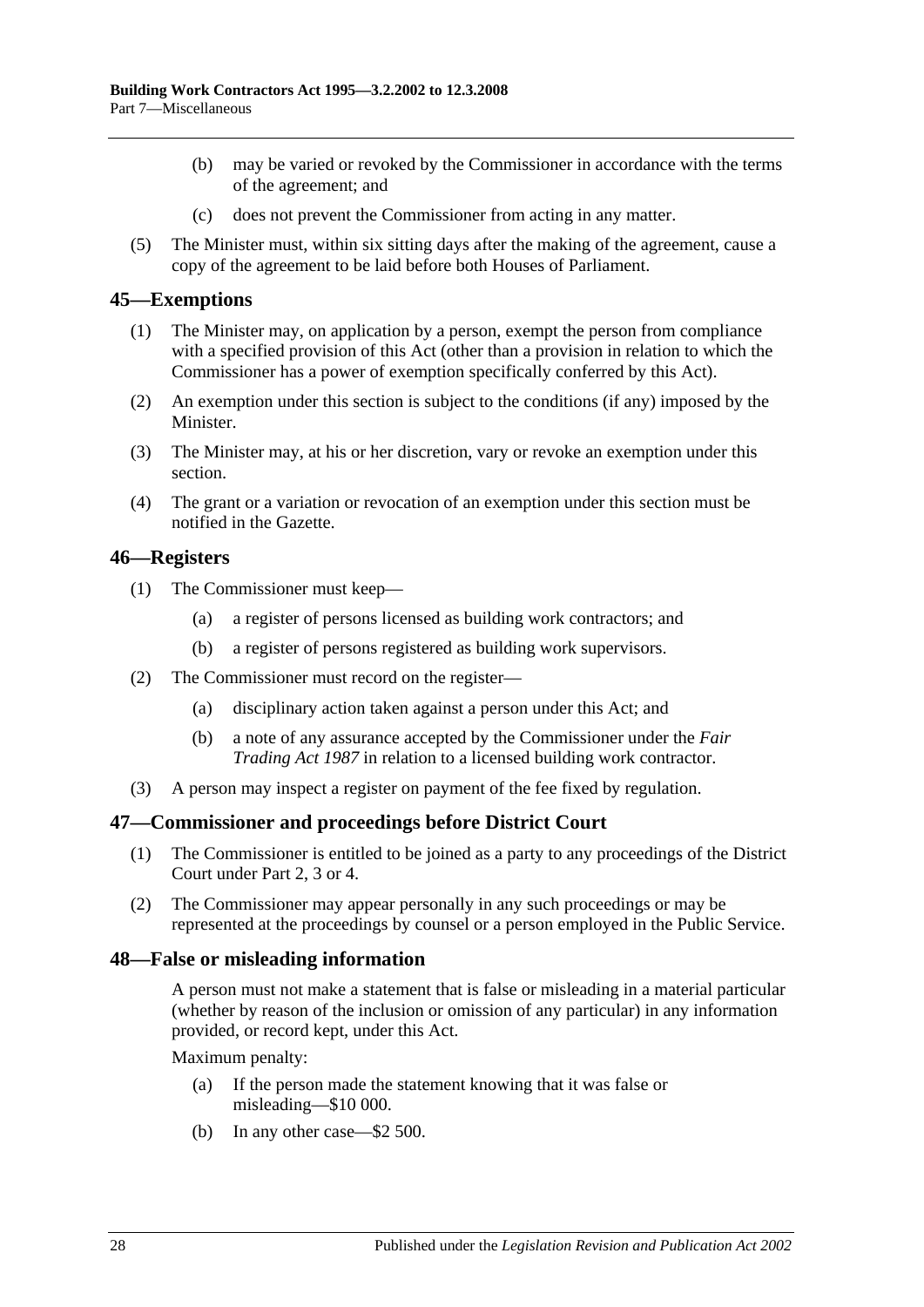### <span id="page-28-0"></span>**49—Name in which building work contractor may carry on business**

A licensed building work contractor must not carry on business as a building work contractor except in the name in which the contractor is licensed or in a business name registered by the contractor under the *[Business Names Act](http://www.legislation.sa.gov.au/index.aspx?action=legref&type=act&legtitle=Business%20Names%20Act%201963) 1963* of which the Commissioner has been given prior notice in writing.

Maximum penalty: \$2 500.

Expiation fee: \$80.

### <span id="page-28-3"></span><span id="page-28-1"></span>**50—Publication of advertisements**

- (1) A licensed building work contractor must not publish, or cause to be published, an advertisement relating to the business carried on under the authority of the licence unless the advertisement specifies—
	- (a) the contractor's name as it appears in the licence or any registered business name in which the contractor carries on business as a building work contractor and of which the Commissioner has been given prior notice in writing; and
	- (b) the contractor's licence number and, if the contractor carries on business as a building work contractor in partnership, the licence number of each partner.

Maximum penalty: \$2 500.

Expiation fee: \$80.

(2) [Subsection](#page-28-3) (1) does not apply in relation to an advertisement offering or seeking applications for employment or directed to other building work contractors.

### <span id="page-28-2"></span>**51—Licensed building work contractor to have sign showing name etc on each building site**

- <span id="page-28-4"></span>(1) A licensed building work contractor must install or erect in a prominent position on the site of any building work performed by the contractor or on the outside of the place where the building work is being performed a sign showing in clearly legible characters—
	- (a) the contractor's name as it appears in the licence or any registered business name in which the contractor carries on business as a building work contractor and of which the Commissioner has been given prior notice in writing; and
	- (b) the contractor's licence number and, where the contractor carries on business as a building work contractor in partnership, the licence number of each partner.

Maximum penalty: \$2 500.

Expiation fee: \$80.

(2) If a licensed building work contractor is performing building work on a site for some other licensed building work contractor performing work on that site, it is sufficient compliance with [subsection](#page-28-4) (1) if the provisions of that subsection are complied with only by that other contractor.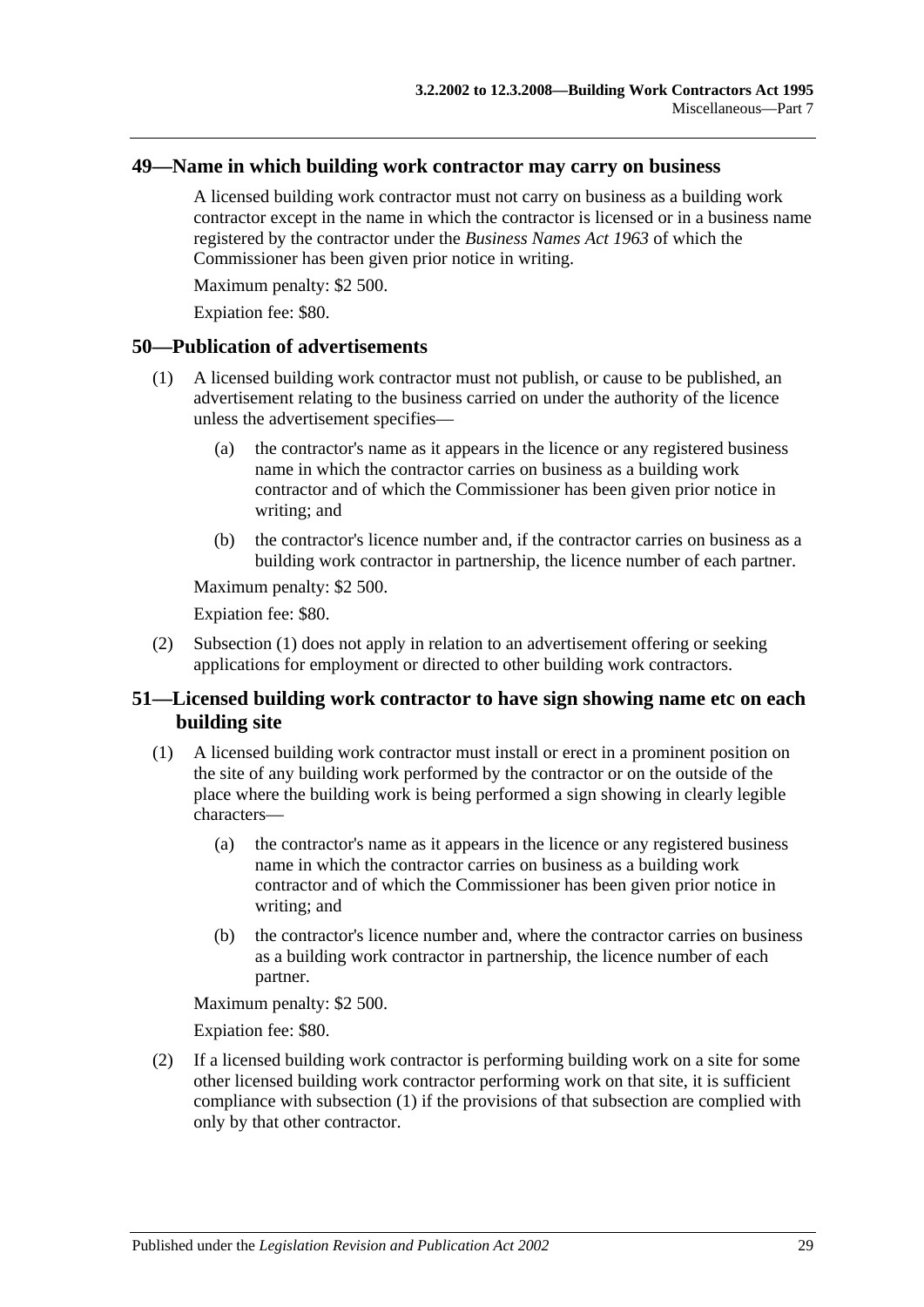### <span id="page-29-0"></span>**52—Statutory declaration**

If a person is required to provide information to the Commissioner, the Commissioner may require the information to be verified by statutory declaration and, in that event, the person will not be taken to have provided the information as required unless it has been verified in accordance with the requirements of the Commissioner.

### <span id="page-29-1"></span>**53—Investigations**

The Commissioner of Police must, at the request of the Commissioner, investigate and report on any matter relevant to—

- (a) the determination of an application under this Act; or
- (b) a matter that might constitute proper cause for disciplinary action under this Act.

### <span id="page-29-2"></span>**54—General defence**

It is a defence to a charge of an offence against this Act if the defendant proves that the offence was not committed intentionally and did not result from any failure on the part of the defendant to take reasonable care to avoid the commission of the offence.

### <span id="page-29-3"></span>**55—Liability for act or default of officer, employee or agent**

For the purposes of this Act, an act or default of an officer, employee or agent of a person carrying on a business will be taken to be an act or default of that person unless it is proved that the officer, employee or agent acted outside the scope of his or her actual, usual and ostensible authority.

#### <span id="page-29-4"></span>**56—Offences by bodies corporate**

If a body corporate is guilty of an offence against this Act, each director of the body corporate is, subject to the general defence under this Part, guilty of an offence and liable to the same penalty as may be imposed for the principal offence.

### <span id="page-29-5"></span>**57—Continuing offence**

- (1) A person convicted of an offence against a provision of this Act in respect of a continuing act or omission—
	- (a) is liable, in addition to the penalty otherwise applicable to the offence, to a penalty for each day during which the act or omission continued of not more than one-tenth of the maximum penalty prescribed for that offence; and
	- (b) is, if the act or omission continues after the conviction, guilty of a further offence against the provision and liable, in addition to the penalty otherwise applicable to the further offence, to a penalty for each day during which the act or omission continued after the conviction of not more than one-tenth of the maximum penalty prescribed for the offence.
- (2) If an offence consists of an omission to do something that is required to be done, the omission will be taken to continue for as long as the thing required to be done remains undone after the end of the period for compliance with the requirement.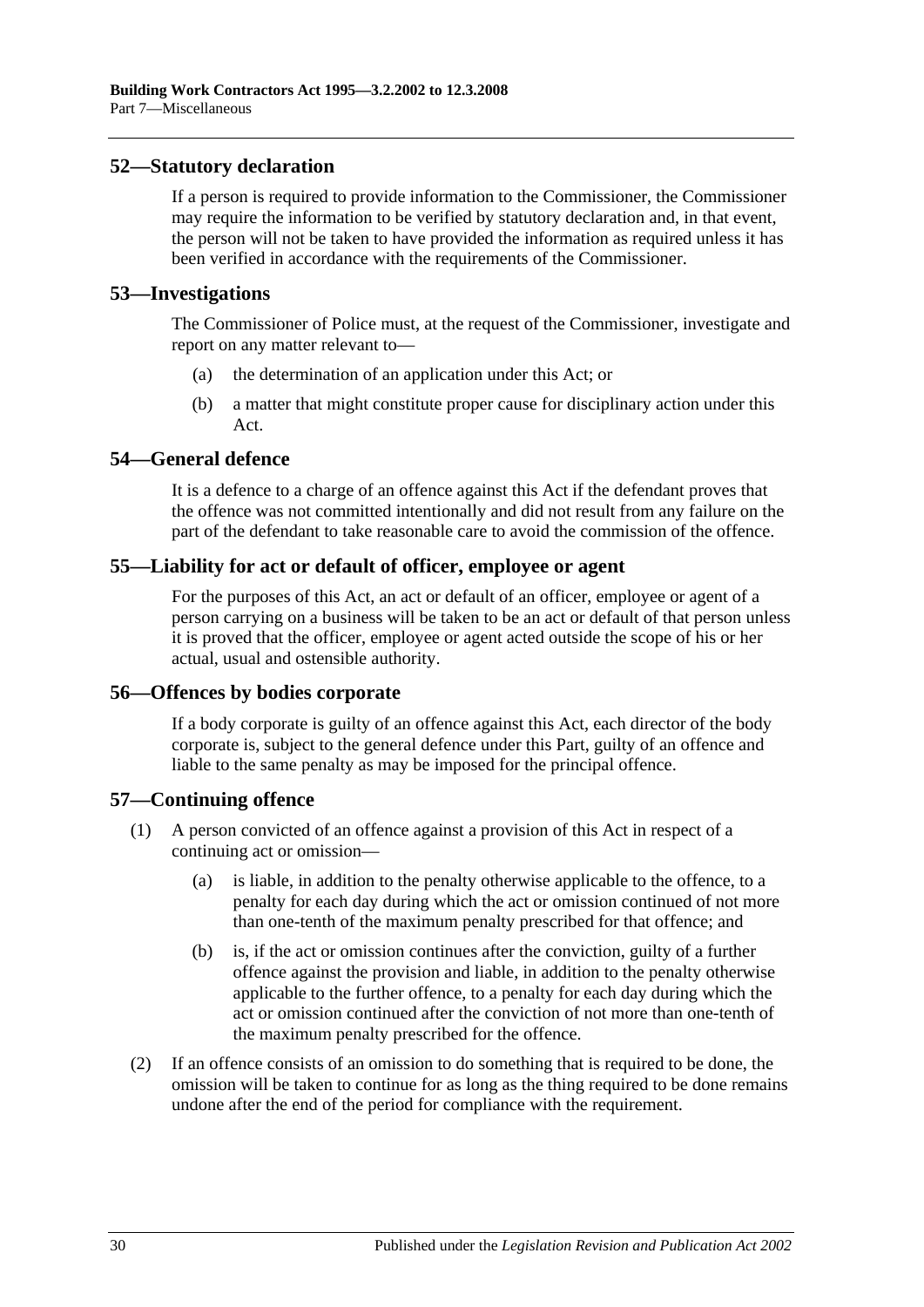#### <span id="page-30-0"></span>**58—Prosecutions**

- (1) Proceedings for an offence against this Act must be commenced—
	- (a) in the case of an expiable offence—within the time limits prescribed for expiable offences by the *[Summary Procedure Act](http://www.legislation.sa.gov.au/index.aspx?action=legref&type=act&legtitle=Summary%20Procedure%20Act%201921) 1921*;
	- (b) in any other case—within 2 years of the date on which the offence is alleged to have been committed or, with the authorisation of the Minister, at a later time within 5 years of that date.
- (2) A prosecution for an offence against this Act cannot be commenced except by—
	- (a) the Commissioner; or
	- (b) an authorised officer under the *[Fair Trading Act](http://www.legislation.sa.gov.au/index.aspx?action=legref&type=act&legtitle=Fair%20Trading%20Act%201987) 1987*; or
	- (c) a person who has the consent of the Minister to commence the prosecution.
- (3) In any proceedings, an apparently genuine document purporting to be a certificate of the Minister certifying authorisation of, or consent to, a prosecution for an offence against this Act will be accepted, in the absence of proof to the contrary, as proof of the authorisation or consent.

#### <span id="page-30-1"></span>**59—Evidence**

- (1) In proceedings in respect of an offence against this Act, if it is proved that a person performed building work for another for fee or reward, the person is, unless the contrary is proved, to be taken to have been carrying on business as a building work contractor.
- (2) In proceedings in respect of an offence against this Act, if it is proved that a person has, during a period of five years, sold or let (whether by lease, licence or other agreement) two or more buildings each of which has been built or improved as a result of building work performed by that person during that period, the person is, unless the contrary is proved, to be taken to have been carrying on business as a building work contractor.
- (3) In any proceedings, an apparently genuine document purporting to be a certificate of the Commissioner certifying—
	- (a) that a person was or was not licensed as a building work contractor on a specified date; or
	- (b) that a person was or was not registered as a building work supervisor on a specified date; or
	- (c) that a person was, or that no person was, approved as a building work supervisor in relation to a specified building work contractor's business on a specified date,

will be accepted, in the absence of proof to the contrary, as proof of the matters so certified.

### <span id="page-30-2"></span>**60—Service of documents**

- (1) Subject to this Act, a notice or document required or authorised by this Act to be given to or served on a person may—
	- (a) be served on the person personally; or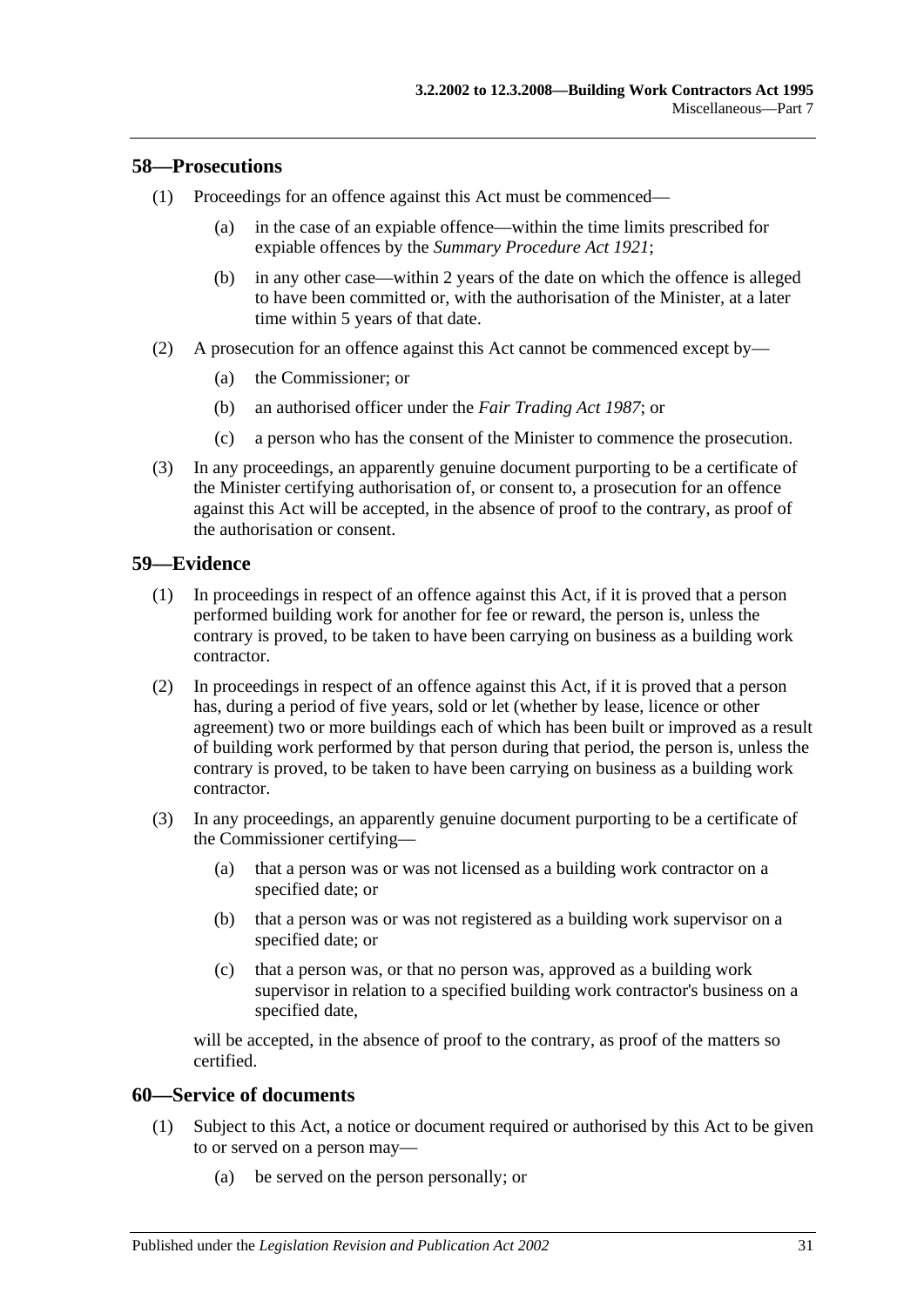- (b) be posted in an envelope addressed to the person—
	- (i) at the person's last known address; or
	- (ii) if the person is a licensed building work contractor or registered building work supervisor—at the person's address for service; or
- (c) if the person is a licensed building work contractor—be left for the person at the address for service with someone apparently over the age of 16 years; or
- (d) be transmitted by facsimile transmission to a facsimile number provided by the person (in which case the notice or document will be taken to have been given or served at the time of transmission).
- (2) The address for service of a licensed building work contractor or registered building work supervisor is the address of which the Commissioner has been last notified in writing by the contractor or supervisor as the contractor's or supervisor's address for service.

### <span id="page-31-0"></span>**61—Annual report**

- (1) The Commissioner must, on or before 31 October in each year, submit to the Minister a report on the administration of this Act during the period of 12 months ending on the preceding 30 June.
- (2) The Minister must, within six sitting days after receipt of the report, cause a copy of the report to be laid before each House of Parliament.

### <span id="page-31-2"></span><span id="page-31-1"></span>**62—Regulations**

- (1) The Governor may make such regulations as are contemplated by, or necessary or expedient for the purposes of, this Act.
- (2) Without limiting the generality of [subsection](#page-31-2) (1), the regulations may—
	- (a) require licensed building work contractors or registered building work supervisors to comply with a code of conduct or practice;
	- (b) fix fees to be paid in respect of any matter under this Act and provide for the recovery, refund, waiver or reduction of such fees;
	- (c) require councils and other local government authorities to provide prescribed information to the Commissioner at prescribed intervals;
	- (d) prescribe or prohibit any matter or thing relating to preliminary work contracts (as defined in [Part 5\)](#page-16-1);
	- (e) exempt (conditionally or unconditionally) classes of persons or activities from the application of this Act or specified provisions of this Act;
	- (f) impose a penalty (not exceeding a fine of \$2 500) for contravention of, or non-compliance with, a regulation.
- (3) Regulations under this Act—
	- (a) may be of general application or limited application;
	- (b) may make different provision according to the matters or circumstances to which they are expressed to apply;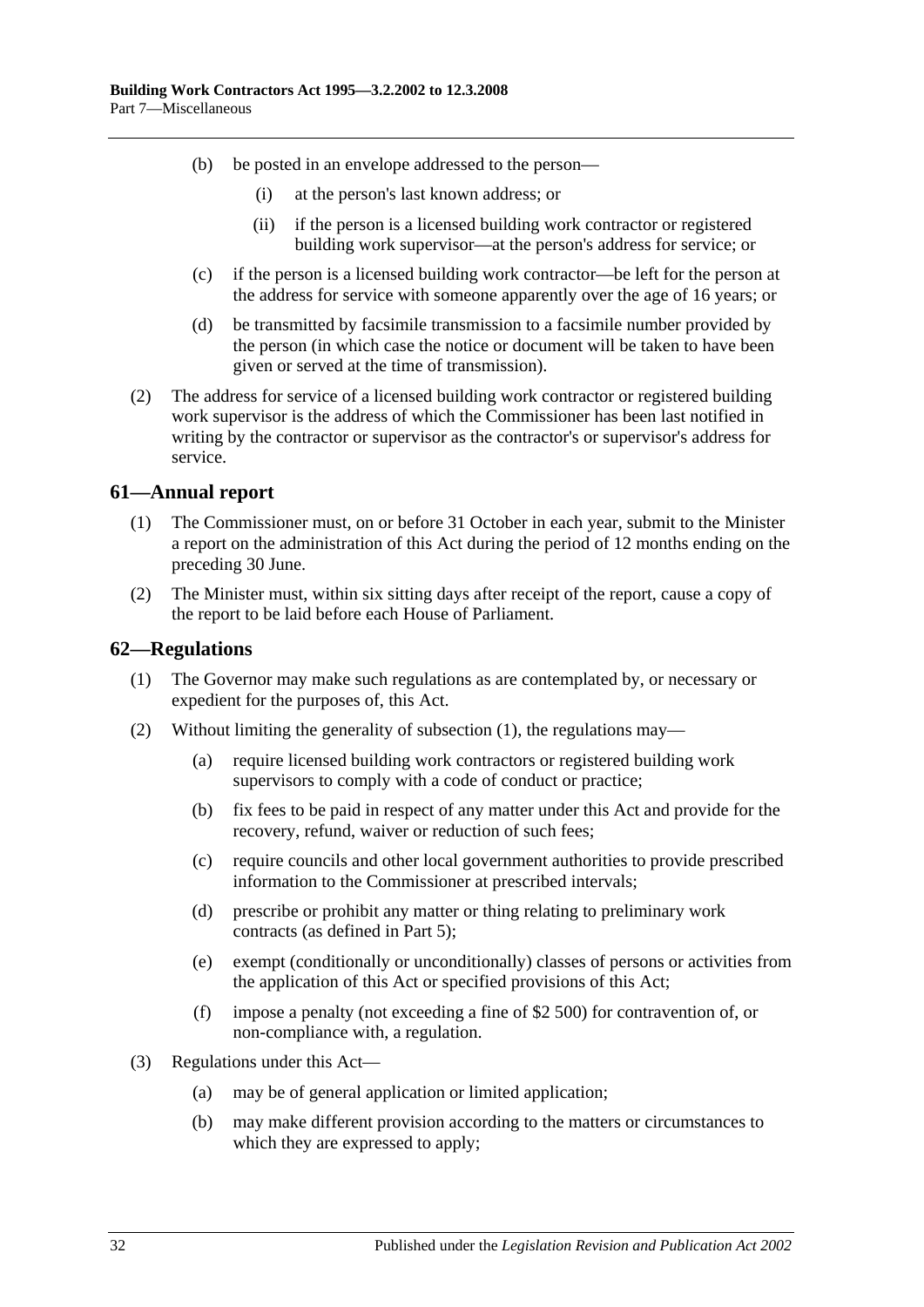- (c) may provide that a matter or thing in respect of which regulations may be made is to be determined according to the discretion of the Commissioner or the Minister.
- (4) Regulations under this Act made for the purposes of [Part 5](#page-16-1) or provisions of that Part may be expressed to apply in relation to periods before or after the commencement of that Part.
- (5) The regulations may operate by reference to a specified code as in force at a specified time or as in force from time to time.
- (6) If a code is referred to in the regulations—
	- (a) a copy of the code must be kept available for inspection by members of the public, without charge and during normal office hours, at an office determined by the Minister; and
	- (b) evidence of the contents of the code may be given in any legal proceedings by production of a document apparently certified by the Minister to be a true copy of the code.

## <span id="page-32-0"></span>**Schedule 1—Appointment and selection of assessors for District Court proceedings under [Part 4](#page-13-0)**

- (1) The Minister must establish the following panels of persons who may sit with the District Court as assessors in proceedings under [Part 4:](#page-13-0)
	- (a) a panel consisting of persons representative of building work contractors;
	- (b) a panel consisting of persons representative of members of the public who deal with building work contractors.
- (2) A member of a panel is to be appointed by the Minister for a term of office not exceeding three years and on conditions determined by the Minister and specified in the instrument of appointment.
- (3) A member of a panel is, on the expiration of a term of office, eligible for reappointment.
- (4) Subject to [subclause](#page-32-1) (5), if assessors are to sit with the District Court in proceedings under [Part 4,](#page-13-0) a Judge of the Court must select one member from each of the panels to sit with the Court in the proceedings.
- <span id="page-32-1"></span>(5) A member of a panel who has a personal or a direct or indirect pecuniary interest in a matter before the District Court is disqualified from participating in the hearing of the matter.
- (6) If an assessor dies or is for any reason unable to continue with any proceedings, the District Court constituted of the judicial officer who is presiding at the proceedings and the other assessor may, if the judicial officer so determines, continue and complete the proceedings.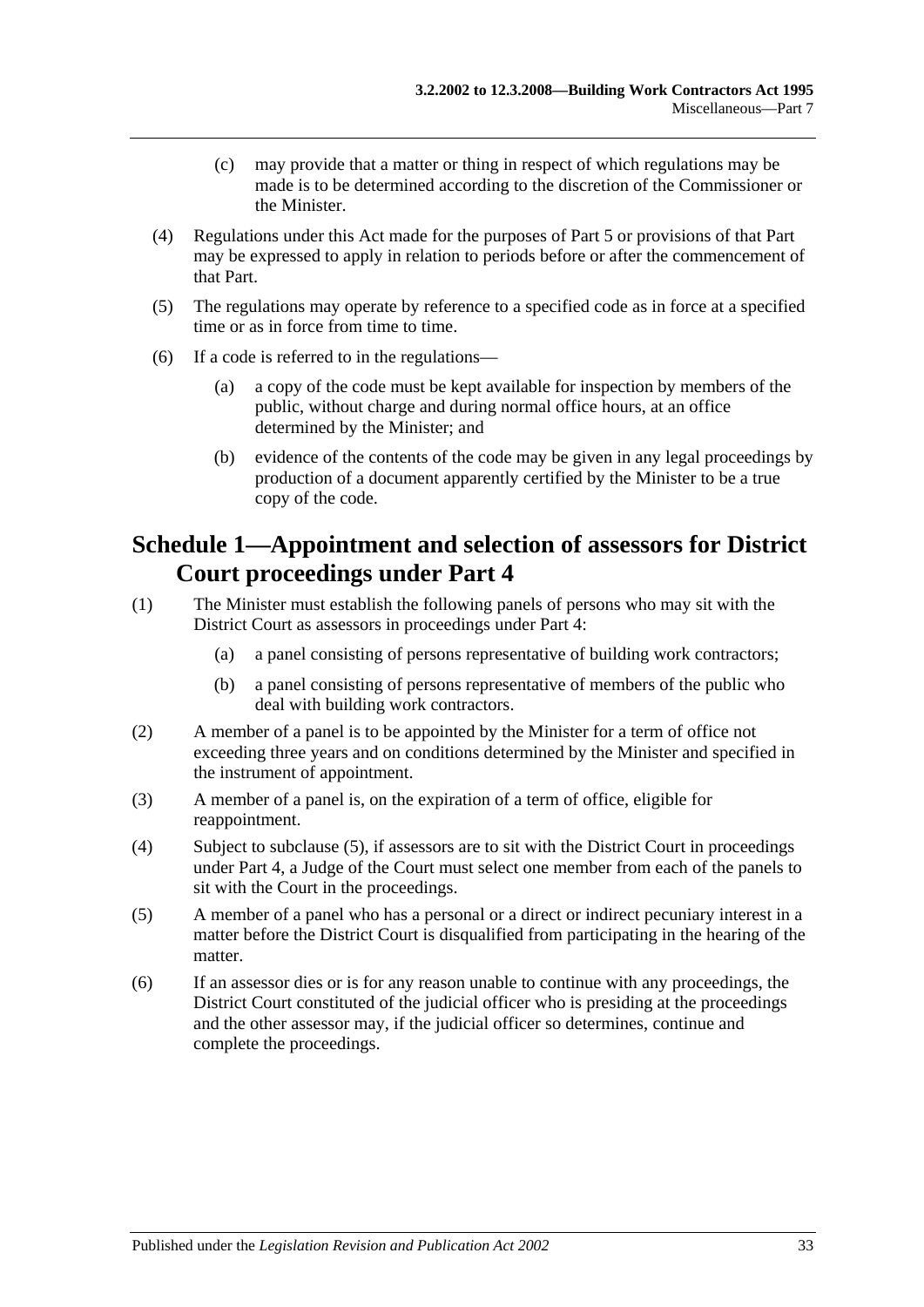**Building Work Contractors Act 1995—3.2.2002 to 12.3.2008** Schedule 2—Appointment and selection of assessors for Magistrates Court or District Court proceedings under [Part](#page-16-1) 5

## <span id="page-33-0"></span>**Schedule 2—Appointment and selection of assessors for Magistrates Court or District Court proceedings under [Part](#page-16-1) 5**

- (1) The Minister must establish a panel of persons with expertise in building work who may sit with the Magistrates Court or District Court (Civil Division) as assessors in proceedings under [Part 5.](#page-16-1)
- (2) A member of the panel is to be appointed by the Minister for a term of office not exceeding three years and on conditions determined by the Minister and specified in the instrument of appointment.
- (3) A member of the panel is, on the expiration of a term of office, eligible for reappointment.
- (4) Subject to [subclause](#page-33-3) (5), if assessors are to sit with the Magistrates Court or District Court (Civil Division) in proceedings under [Part 5,](#page-16-1) a judicial officer of the Court must select two members from the panel to sit with the Court in the proceedings.
- <span id="page-33-3"></span>(5) A member of the panel who has a personal or a direct or indirect pecuniary interest in a matter before the Magistrates Court or District Court (Civil Division) is disqualified from participating in the hearing of the matter.
- (6) If an assessor dies or is for any reason unable to continue with any proceedings, the Magistrates Court or District Court (Civil Division) constituted of the judicial officer who is presiding at the proceedings and the other assessor may, if the judicial officer so determines, continue and complete the proceedings.

## <span id="page-33-1"></span>**Schedule 3—Transitional provisions**

### <span id="page-33-2"></span>**2—Transitional**

- (1) Subject to this Act, a licence in force under the repealed Act immediately before the commencement of this clause continues in force as a licence subject to the same licence conditions (if any).
- (2) Subject to this Act, registration in force under the repealed Act immediately before the commencement of this clause continues in force as registration subject to the same conditions of registration (if any).
- (3) If a licence or registration in force under the repealed Act immediately before the commencement of this clause authorises the performance or supervision of building work within a specified trade only, the licence or registration will, for the purposes of this Act, be taken to be subject to conditions limiting the work that may be performed or supervised under the authority of the licence or registration to work within that trade (subject to variation or revocation of those conditions by the Commissioner under this Act).
- (4) Subject to this Act, an exemption in force under section 14 of the repealed Act immediately before the commencement of this clause continues as a corresponding exemption by the Commissioner for the purposes of this Act subject to the same conditions of exemption (if any).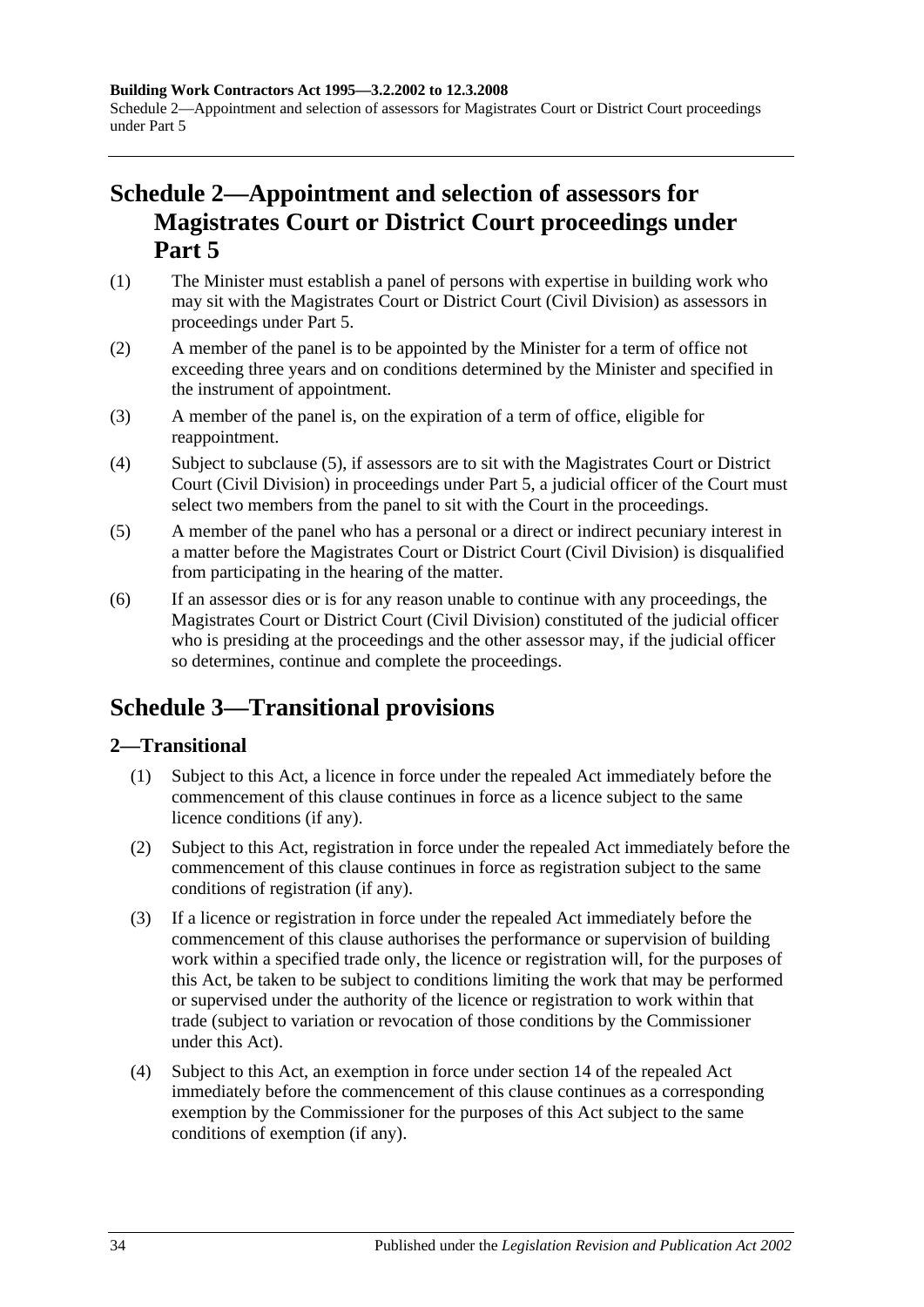- (5) Subject to this Act, approval of a registered building work supervisor in relation to a licensed builder's business in force under section 18 of the repealed Act immediately before the commencement of this clause continues as a corresponding approval by the Commissioner for the purposes of this Act.
- (6) If an order or decision of the Commercial Tribunal is in force or continues to have effect under Part 4 of the repealed Act immediately before the commencement of this clause, the order or decision has effect as if it were an order of the District Court under [Part 4](#page-13-0) of this Act.
- <span id="page-34-0"></span>(6a) If a person—
	- (a) who was disqualified from being licensed or registered under the repealed Act immediately before the commencement of this Act; and
	- (b) who remains disqualified at the commencement of this subclause,

is employed or otherwise engaged in the business of a building work contractor during the period of that disqualification, both that person and the building work contractor are guilty of an offence.

Maximum penalty: \$5 000.

- (6b) [Subclause](#page-34-0) (6a) applies after its commencement, whether the contract of employment or other engagement was entered into before or after its commencement.
- (7) The *[Acts Interpretation Act](http://www.legislation.sa.gov.au/index.aspx?action=legref&type=act&legtitle=Acts%20Interpretation%20Act%201915) 1915* applies, except to the extent of any inconsistency with the provisions of this Schedule, to the repeal of the *[Builders Licensing Act](http://www.legislation.sa.gov.au/index.aspx?action=legref&type=act&legtitle=Builders%20Licensing%20Act%201986) 1986*.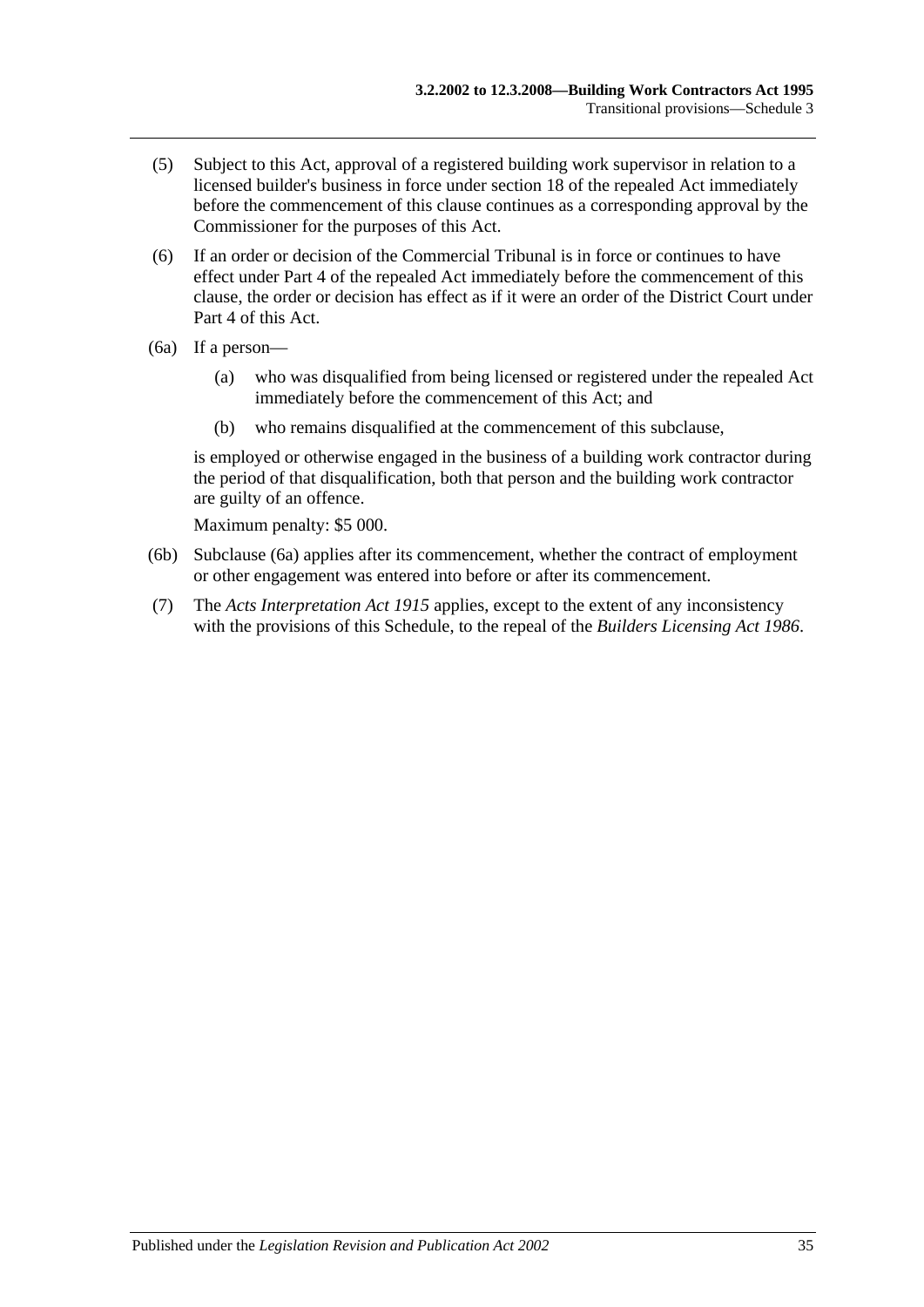## <span id="page-35-0"></span>**Legislative history**

### **Notes**

- Please note—References in the legislation to other legislation or instruments or to titles of bodies or offices are not automatically updated as part of the program for the revision and publication of legislation and therefore may be obsolete.
- Earlier versions of this Act (historical versions) are listed at the end of the legislative history.
- For further information relating to the Act and subordinate legislation made under the Act see the Index of South Australian Statutes or www.legislation.sa.gov.au.

### **Legislation repealed by principal Act**

The *Building Work Contractors Act 1995* repealed the following:

*Builders Licensing Act 1986*

### **Legislation amended by principal Act**

The *Building Work Contractors Act 1995* amended the following:

*District Court Act 1991*

*Magistrates Court Act 1991*

### **Principal Act and amendments**

New entries appear in bold.

| Year   | N <sub>0</sub> | Title                                                                                            | Assent     | Commencement                                                       |
|--------|----------------|--------------------------------------------------------------------------------------------------|------------|--------------------------------------------------------------------|
| 1995   | 87             | <b>Building Work Contractors Act 1995</b>                                                        | 7.12.1995  | 1.6.1996 (Gazette 23.5.1996 p2536)                                 |
| 1996   | -34            | <b>Statutes Amendment and Repeal</b><br>(Common Expiation Scheme) Act 1996                       | 2.5.1996   | Sch (cl 7)—3.2.1997 ( <i>Gazette 19.12.1996</i><br><i>p1923</i> )  |
| 1998   | 21             | <b>Statutes Amendment (Consumer</b><br><i>Affairs</i> ) <i>Act 1998</i> as amended by<br>22/1998 | 2.4.1998   | Pt 2 (ss $4-9$ ) and Sch $-28.5.1998$<br>(Gazette 28.5.1998 p2292) |
| 1998   | 22             | <b>Statutes Amendment (Consumer</b> )<br>Affairs) Amendment Act 1998                             | 2.4.1998   | 2.4.1998                                                           |
| 1999   | 78             | <b>Building Work Contractors (GST)</b><br>Amendment Act 1999                                     | 2.12.1999  | 2.12.1999                                                          |
| 2000 4 |                | District Court (Administrative and<br>Disciplinary Division) Amendment<br>Act 2000               | 20.4.2000  | Sch 1 (cl 4)-1.6.2000 ( <i>Gazette</i><br>18.5.2000 p2554)         |
| 2001   | 47             | <b>Statutes Amendment (Consumer</b><br>Affairs) Act 2001                                         | 11.10.2001 | Pt 2 (ss 4-9)-1.11.2001 (Gazette<br>25.10.2001 p4686)              |
| 2001   | 69             | <b>Statutes Amendment (Courts and</b><br>Judicial Administration) Act 2001                       | 6.12.2001  | Pt 2 (ss $4 \& 5$ )—3.2.2002 ( <i>Gazette</i><br>24.1.2002 p346)   |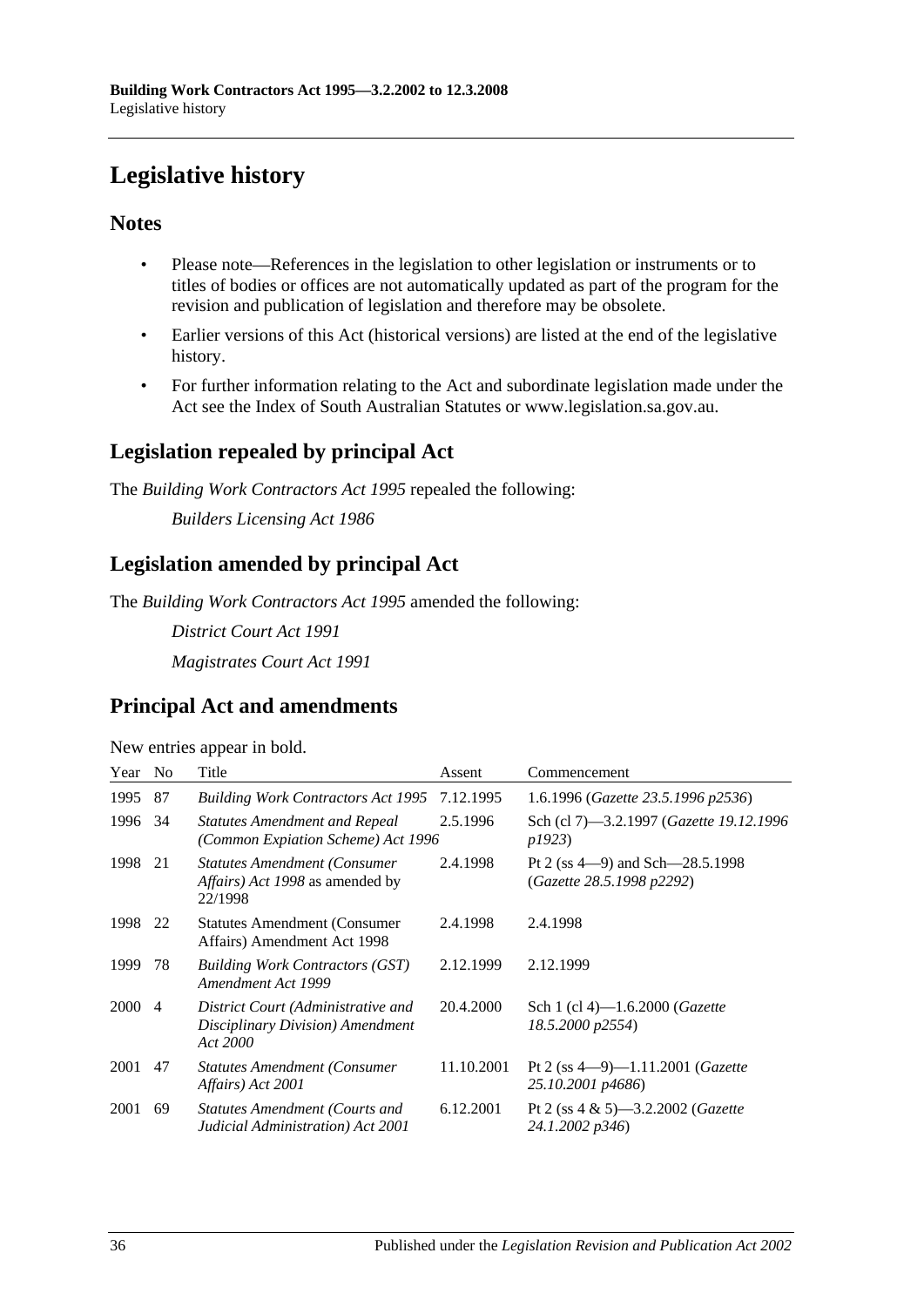## **Provisions amended**

New entries appear in bold.

Entries that relate to provisions that have been deleted appear in italics.

| Provision       | How varied                                                            | Commencement |  |
|-----------------|-----------------------------------------------------------------------|--------------|--|
| Long title      | amended under Legislation Revision and<br><b>Publication Act 2002</b> |              |  |
| Pt 1            |                                                                       |              |  |
| s <sub>2</sub>  | omitted under Legislation Revision and<br><b>Publication Act 2002</b> |              |  |
| s 3             |                                                                       |              |  |
| s(3(1))         | s 3 redesignated as s $3(1)$ by $21/1998$ s 4                         | 28.5.1998    |  |
| <b>GST</b>      | inserted by 78/1999 s 2                                               | 2.12.1999    |  |
| <b>GST</b> law  | inserted by 78/1999 s 2                                               | 2.12.1999    |  |
| $s \; 3(2)$     | inserted by $21/1998$ s 4                                             | 28.5.1998    |  |
| Pt <sub>2</sub> |                                                                       |              |  |
| s <sub>8</sub>  |                                                                       |              |  |
| s(2)            | amended by $47/2001$ s $4(a)$                                         | 1.11.2001    |  |
| $s(3)$ (6)      | inserted by $47/2001$ s $4(b)$                                        | 1.11.2001    |  |
| $\sqrt{s}$ 10   |                                                                       |              |  |
| 10(2)           | amended by $4/2000$ s $9(1)$ (Sch 1 cl $4(a)$ )                       | 1.6.2000     |  |
| $s$ 10(5)       | deleted by $4/2000 s 9(1)$ (Sch 1 cl $4(b)$ )                         | 1.6.2000     |  |
| $s \, 10(6)$    | deleted by $4/2000 s 9(1)$ (Sch 1 cl $4(c)$ )                         | 1.6.2000     |  |
| s 10A           | inserted by 47/2001 s 5                                               | 1.11.2001    |  |
| s 11            |                                                                       |              |  |
| s 11(3)         | amended by 47/2001 s 6                                                | 1.11.2001    |  |
| Pt <sub>3</sub> |                                                                       |              |  |
| s 15            |                                                                       |              |  |
| s 15(1)         | s 15 redesignated as s $15(1)$ by $47/2001$ s 7                       | 1.11.2001    |  |
| s $15(2)$ - (6) | inserted by 47/2001 s 7                                               | 1.11.2001    |  |
| s 17            |                                                                       |              |  |
| s 17(2)         | amended by $4/2000$ s $9(1)$ (Sch 1 cl $4(d)$ )                       | 1.6.2000     |  |
| $s\,17(5)$      | deleted by $4/2000 s 9(1)$ (Sch 1 cl $4(e)$ )                         | 1.6.2000     |  |
| s 17(6)         | deleted by $4/2000 s 9(1)$ (Sch 1 cl $4(f)$ )                         | 1.6.2000     |  |
| s 17A           | inserted by 47/2001 s 8                                               | 1.11.2001    |  |
| s 18            |                                                                       |              |  |
| s 18(3)         | amended by 47/2001 s 9                                                | 1.11.2001    |  |
| s 19            |                                                                       |              |  |
| $s 19(6)$ (8)   | amended by 34/1996 s 4 (Sch cl 7)                                     | 3.2.1997     |  |
| Pt 4            |                                                                       |              |  |
| s <sub>24</sub> | amended by 21/1998 s 5                                                | 28.5.1998    |  |
| s 25            |                                                                       |              |  |
| s 25(1)         | amended by 21/1998 Sch cl 1 as substituted by<br>22/1998 s 3          | 28.5.1998    |  |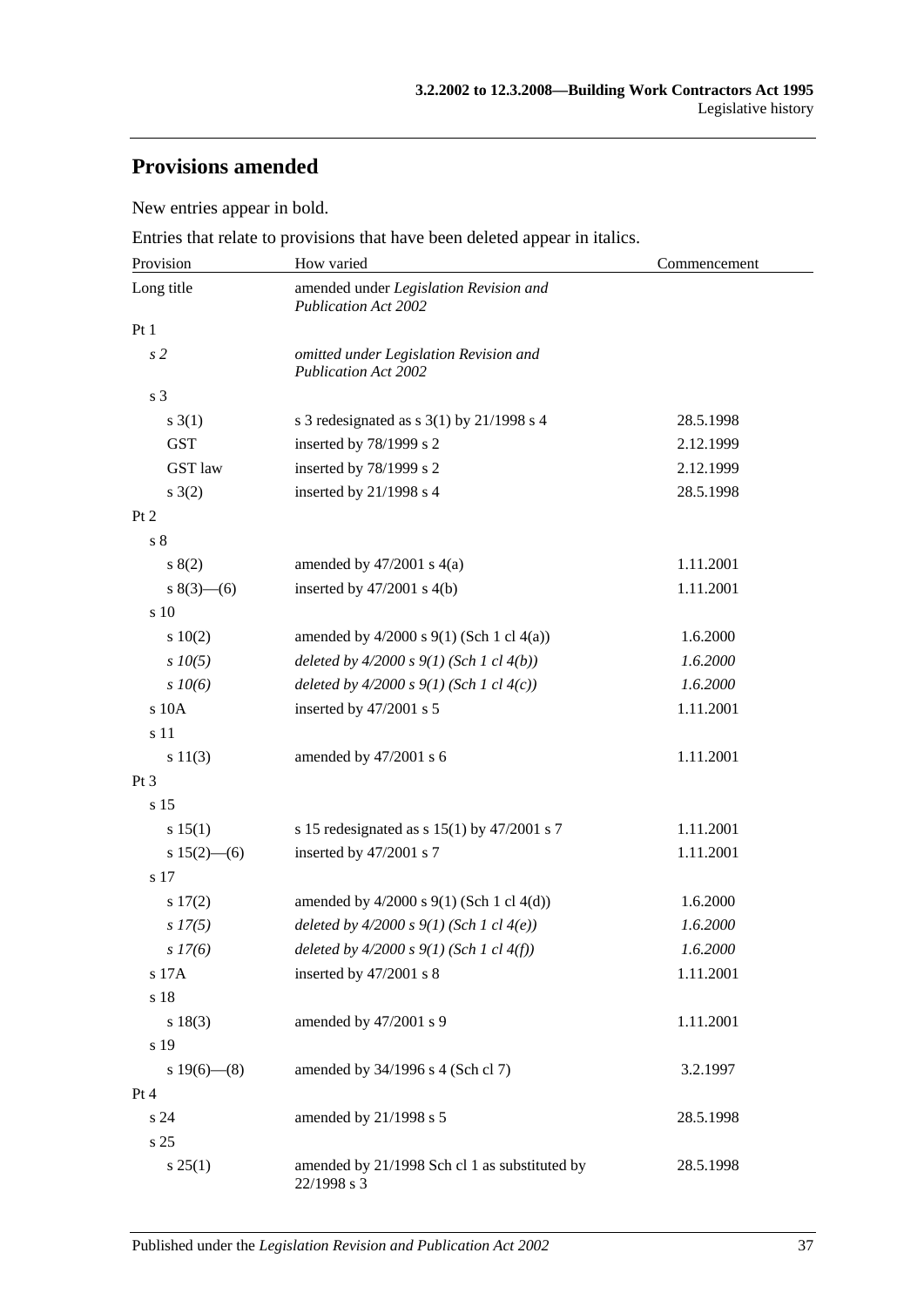#### Pt 5

| s 29                          |                                                                       |           |
|-------------------------------|-----------------------------------------------------------------------|-----------|
| s 29(8a)—(8c)                 | inserted by $78/1999$ s $3(a)$                                        | 2.12.1999 |
| $s\,29(10)$                   |                                                                       |           |
| cost-plus clause              | inserted by $78/1999$ s $3(b)$                                        | 2.12.1999 |
|                               | fixed price contract inserted by 78/1999 s 3(b)                       | 2.12.1999 |
| GST clause                    | inserted by $78/1999$ s $3(b)$                                        | 2.12.1999 |
| s 31                          |                                                                       |           |
| $s \ 31(2)$                   | amended by 34/1996 s 4 (Sch cl 7)                                     | 3.2.1997  |
| s 39                          | amended by 21/1998 s 6                                                | 28.5.1998 |
| s 40                          |                                                                       |           |
| $s\ 40(1)$                    | amended by 69/2001 s 4                                                | 3.2.2002  |
| Pt 7                          |                                                                       |           |
| s 48                          | amended by 21/1998 Sch cl 1 as substituted by<br>22/1998 s 3          | 28.5.1998 |
| s 49                          | amended by 34/1996 s 4 (Sch cl 7)                                     | 3.2.1997  |
| s 50                          |                                                                       |           |
| s 50(1)                       | amended by 34/1996 s 4 (Sch cl 7)                                     | 3.2.1997  |
| s <sub>51</sub>               |                                                                       |           |
| s 51(1)                       | amended by 34/1996 s 4 (Sch cl 7)                                     | 3.2.1997  |
| s 58                          |                                                                       |           |
| s 58(1)                       | substituted by 21/1998 Sch cl 1 as substituted by<br>22/1998 s 3      | 28.5.1998 |
| Sch 1                         |                                                                       |           |
| $\text{ }$ scl $\text{ }$ (4) | amended by 21/1998 s 7                                                | 28.5.1998 |
| Sch 2                         |                                                                       |           |
| $\text{sc}$ 1 $(4)$           | amended by 21/1998 s 8                                                | 28.5.1998 |
| Sch <sub>3</sub>              |                                                                       |           |
| $cl$ $1$                      | omitted under Legislation Revision and<br><b>Publication Act 2002</b> |           |
| cll $(6a)$ and $(6b)$         | inserted by 21/1998 s 9                                               | 28.5.1998 |
| Sch 4                         | omitted under Legislation Revision and<br><b>Publication Act 2002</b> |           |

### **Transitional etc provisions associated with Act or amendments**

### *Statutes Amendment and Repeal (Common Expiation Scheme) Act 1996*

### **5—Transitional provision**

An Act repealed or amended by this Act will continue to apply (as in force immediately prior to the repeal or amendment coming into operation) to an expiation notice issued under the repealed or amended Act.